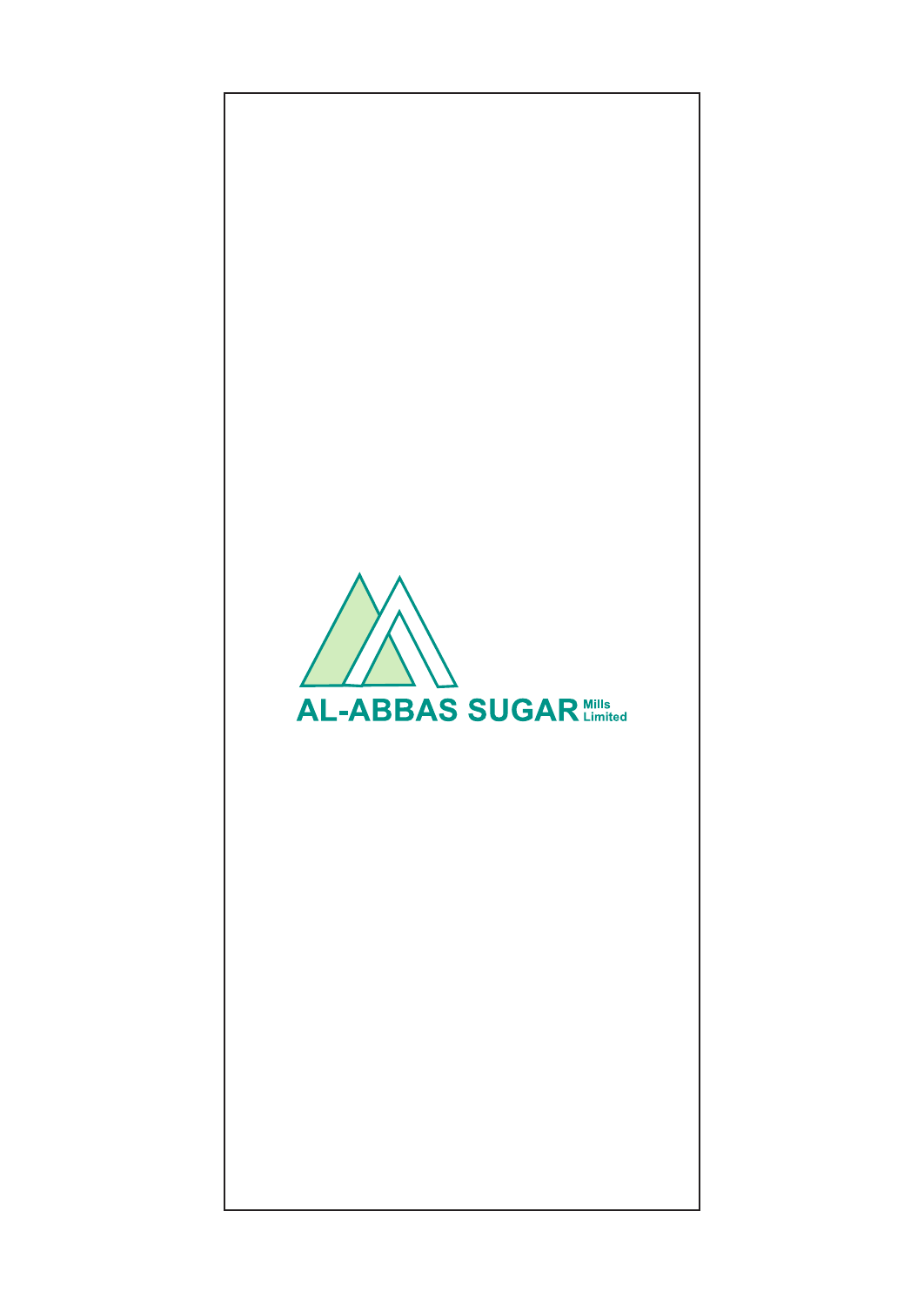$\sqrt{\mathbb{A}}$ 

# **Contents**

| Company information                                                                     | 3  |
|-----------------------------------------------------------------------------------------|----|
| Directors' Review Report                                                                | 4  |
| Auditors' Report to the Members on Review<br>of Condensed Interim Financial Information | 7  |
| Condensed Interim Balance sheet (Un-audited)                                            | 8  |
| Condensed Interim Profit and Loss Account (Un-audited)                                  | 9  |
| Condensed Interim Statement of Comprehensive Income (Un-audited)                        | 10 |
| Condensed Interim Cash Flow Statement (Un-audited)                                      | 11 |
| Condensed Interim Statement of Changes in Equity (Un-audited)                           | 12 |
| Notes to the Condensed Interim Financial Statements (Un-audited)                        | 13 |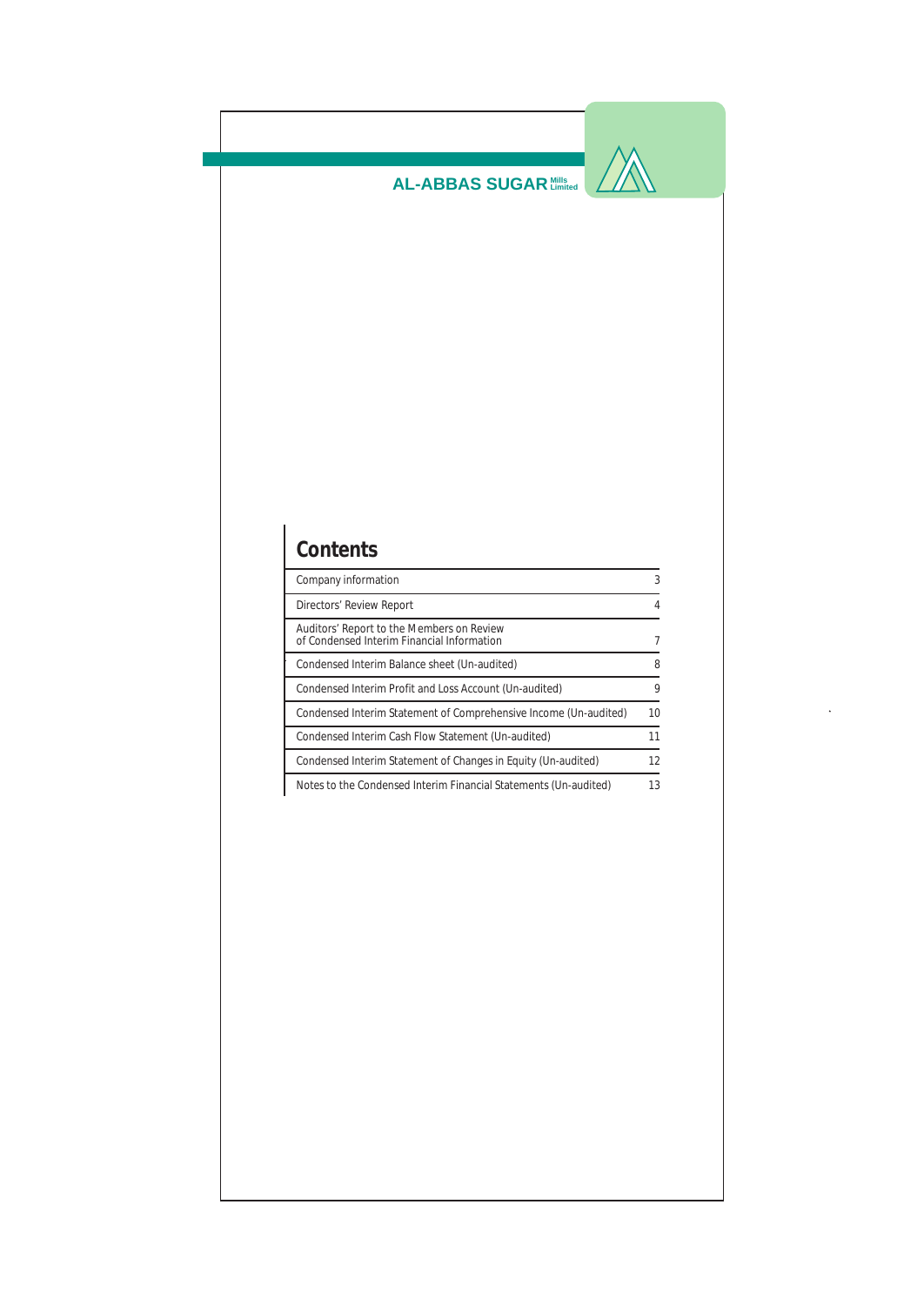### **COMPANY INFORMATION**

#### **BOARD OF DIRECTORS**

Muhammad Iqbal Usman Chairman Asim Ghani Executive Director Ali Jehangir Siddiqui Director Asma Aves Cochinwala Director Darakshan Ghani Director Duraid Qureshi Director Sayyed Rafay Akber Rashdi Director Suleman Lalani Director

Chief Executive Officer<br>Executive Director

**COMPANY SECRETARY AND CHIEF FINANCIAL OFFICER** Zuhair Abbas

**AUDIT COMMITTEE**

Sayyed Rafay Akber Rashdi Chairman Darakshan Ghani Member Duraid Qureshi<br>Tariq Iqhal - ACA<br>Secretary Tariq Iqbal - ACA

**HUMAN RESOURCE AND REMUNERATION COMMITTEE**

Duraid Qureshi Chairman Asim Ghani Member Darakshan Ghani Member Sayyed Rafay Akber Rashdi Member

**STATUTORY AUDITORS**

Haroon Zakaria & Co. Chartered Accountants

**COST AUDITORS**

Haroon Zakaria & Co. Chartered Accountants

**BANKERS**

Allied Bank Limited Askari Bank Limited Bank Alfalah Limited Burj Bank Limited Dubai Islamic Bank Pakistan Limited Habib Metropolitan Bank Limited KASB Bank Limited MCB Bank Limited Meezan Bank Limited National Bank of Pakistan Pak Brunei Investment Company Limited Pak Oman Investment Company Limited SilkBank Limited Soneri Bank Limited Standard Chartered Bank United Bank Limited

**REGISTERED OFFICE**

2nd Floor, Pardesi House, Survey No. 2/1, R.Y. 16, Old Queens Road, Karachi – 74000 Tel: 92-21-111-111-224 Fax: 92-21-32470090 Website: www.aasml.com

**SHARE REGISTRAR OFFICE**

CDC House-99B, Block 'B', S.M.C.H.S Main Shahra-e-faisal, Karachi-74400

**FACTORIES LOCATIONS**

1) Mirwah Gorchani, Distt. Mirpurkhas, Sindh 2) Main National Highway, Dhabeji, Sindh 3) Oil Installation Area, Kemari, Karachi, Sindh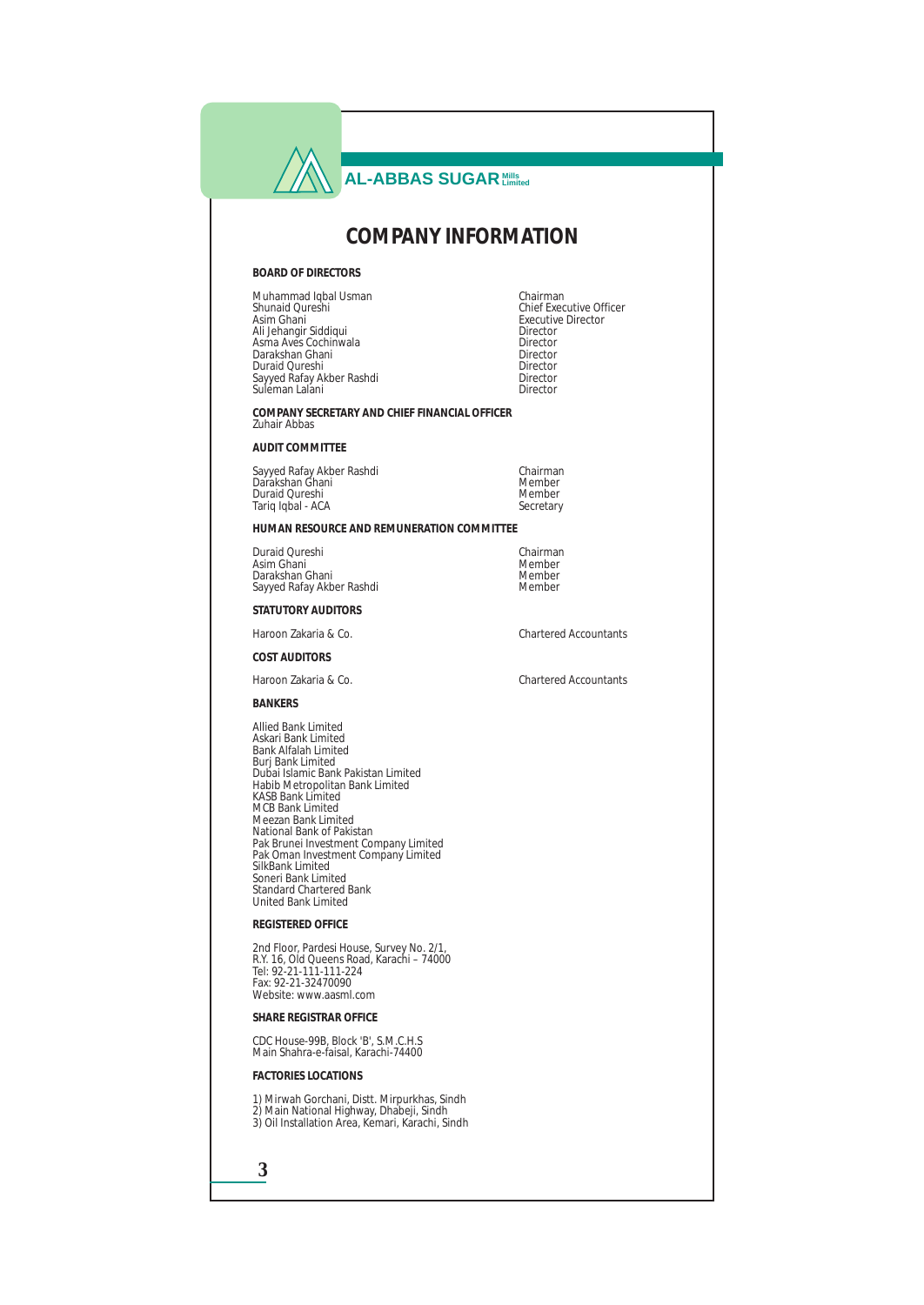|                                                                                                                                                                                                                                                                                     | <b>AL-ABBAS SUGAR Mills</b> |                                                                                            |
|-------------------------------------------------------------------------------------------------------------------------------------------------------------------------------------------------------------------------------------------------------------------------------------|-----------------------------|--------------------------------------------------------------------------------------------|
| <b>DIRECTORS' REVIEW REPORT</b>                                                                                                                                                                                                                                                     |                             |                                                                                            |
| The directors are pleased to present the condensed interim financial                                                                                                                                                                                                                |                             |                                                                                            |
| statements for the six months ended March 31, 2014.                                                                                                                                                                                                                                 |                             |                                                                                            |
| The financial results of the Company for the period under review compared<br>with the corresponding period are summarized below:                                                                                                                                                    |                             |                                                                                            |
|                                                                                                                                                                                                                                                                                     |                             | Six months ended Six months ended<br>March 31, 2014 March 31, 2013<br>(Rupees in thousand) |
| Operating profit<br>Other operating income                                                                                                                                                                                                                                          | 260,526<br>68,685           | 392,518<br>20,460                                                                          |
| Finance costs                                                                                                                                                                                                                                                                       | 329,211<br>(118, 510)       | 412,978<br>(122, 198)                                                                      |
| Profit before taxation                                                                                                                                                                                                                                                              | 210,701                     | 290,780                                                                                    |
| Taxation<br>Profit after taxation                                                                                                                                                                                                                                                   | (56, 684)<br>154,017        | (21, 533)<br>269,247                                                                       |
| Basic earnings per share (Rupees)                                                                                                                                                                                                                                                   | 8.87                        | 15.51                                                                                      |
| During the period under review, your Company has earned a profit after tax<br>of Rs. 154.017 million as compared to the profit of Rs. 269.247 million of<br>the corresponding period of last year. The main reasons for variances are<br>highlighted below in segment wise results. |                             |                                                                                            |
|                                                                                                                                                                                                                                                                                     |                             |                                                                                            |
|                                                                                                                                                                                                                                                                                     |                             |                                                                                            |
|                                                                                                                                                                                                                                                                                     |                             |                                                                                            |
|                                                                                                                                                                                                                                                                                     |                             |                                                                                            |
|                                                                                                                                                                                                                                                                                     |                             |                                                                                            |
| <b>OPERATING SEGMENT RESULTS</b><br>The division wise performance is presented below:<br><b>Sugar Division</b><br>The financial and operational performance of sugar division is given below:<br>Financial performance                                                              |                             | Six months ended Six months ended<br>March 31, 2014 March 31, 2013<br>(Rupees in thousand) |
|                                                                                                                                                                                                                                                                                     | 1,015,731                   | 1,344,604                                                                                  |
|                                                                                                                                                                                                                                                                                     | (904, 618)                  | (1,190,050)                                                                                |
|                                                                                                                                                                                                                                                                                     | 111,113                     | 154,554                                                                                    |
|                                                                                                                                                                                                                                                                                     | (23, 418)<br>(35, 875)      | (48, 218)<br>(36, 493)                                                                     |
|                                                                                                                                                                                                                                                                                     | 51,820                      | 69,843                                                                                     |
|                                                                                                                                                                                                                                                                                     | 2013-14                     | 2012-13                                                                                    |
|                                                                                                                                                                                                                                                                                     | November 01, 2013           | November 28, 2012                                                                          |
|                                                                                                                                                                                                                                                                                     | 124                         | 92                                                                                         |
|                                                                                                                                                                                                                                                                                     | 621,679                     | 503,178                                                                                    |
| Sales<br>Cost of sales<br>Gross profit<br>Distribution cost<br>Administrative expenses<br>Segment operating result<br>Operational performance<br>Date of start of season<br>No. of days worked<br>Crushing (M.Tons)<br>Production from sugarcane (M.Tons)<br>Sales (M.Tons)         | 63,650<br>21,338            | 52,727<br>26,117                                                                           |

Diwali and Ashora Muharram holidays the mills stop on November 2, 2013. Thereafter the mill started crushing again on November 20, 2013. The sugarcane support price was remains unchanged,howeverthe financial performance of this segment is affected due to oversupply of sugar in the world as well as in local market which reduces the sugar prices both locally and internationally.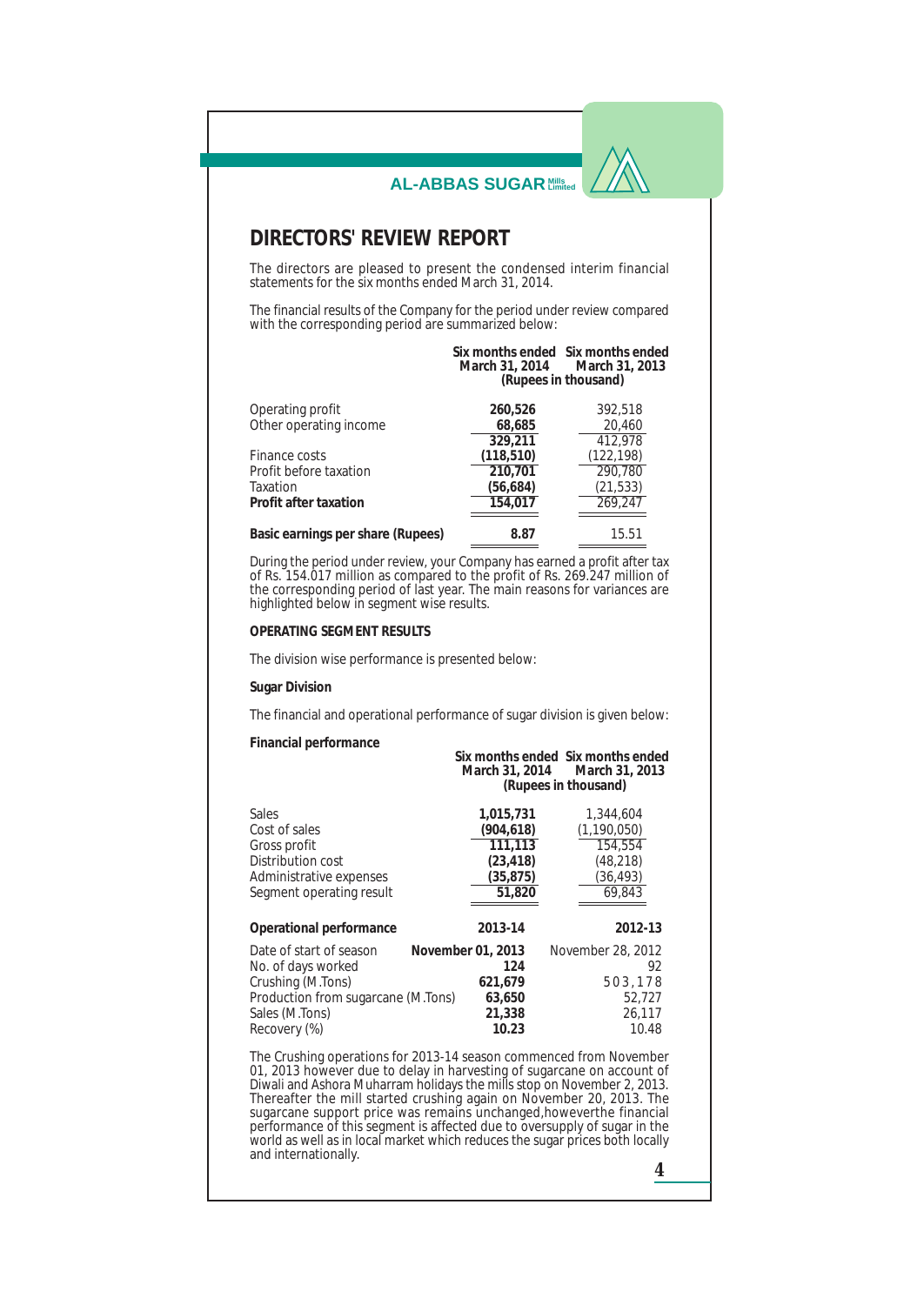The operational performance on the other hand improved significantly. The plant operated for 124 days ending on March 4, 2014 as against 92 days of preceding season. The Sugarcane crushed during the current season was 621,679 M.Tons with average sucrose recovery of 10.23% and sugar production of 63,650 M.Tons as compared with crushing of 503,178 M.Tons with average sucrose recovery of 10.48% and sugar production of 63,650 M.Tons as compared to 52,727 M.Tons of same period last year.

#### **Ethanol Division**

The financial and operational performance of ethanol division is given below:

| Six months ended Six months ended |                      |
|-----------------------------------|----------------------|
| March 31, 2014                    | March 31. 2013       |
|                                   | (Rupees in thousand) |

| <b>Sales</b><br>Cost of sales<br>Gross profit<br>Distribution cost<br>Administrative expenses<br>Segment operating result | 1,136,937<br>(853, 919)<br>283.018<br>(34.286)<br>(23, 916)<br>224.816 | 1.868.064<br>(1, 413, 770)<br>454.294<br>(53, 961)<br>(24, 329)<br>376,004 |
|---------------------------------------------------------------------------------------------------------------------------|------------------------------------------------------------------------|----------------------------------------------------------------------------|
| The operational data is given below:                                                                                      |                                                                        |                                                                            |
| Operational data                                                                                                          |                                                                        |                                                                            |
| Operational performance                                                                                                   | 2013-14                                                                | 2012-13                                                                    |
| Production (M.Tons) - Unit I and II<br>Sales (M.Tons)                                                                     | 14.220<br>13.538                                                       | 18.347<br>23.899                                                           |

During the period under review, this division produced 14,220 M.Tons ethanol as compared to corresponding period of 18,347 M.Tons. The operating result of this segment is reduced by Rs 151.188 million due to lower shipment, devaluation of Dollar against Pak rupees and increased cost of Molasses as

#### **Power, Chemical and Alloys Division**

compared to corresponding year.

The operations for the chemical and power division were remained suspended during the period under review and the division has incurred operating segment loss of Rs. 18.499 million as compared to loss of Rs. 21.051 million for the same period last year. The loss mainly represents the fixed expenses.

### **Bulk Storage Terminal**

During the period under review this division earned a profit of Rs. 19.459 million as against loss of Rs. (2.458) million of last year. The improved performance of this division is mainly due to full utilization of capacity.

### **FUTURE PROSPECTS**

The future outlook of the sugar segment entirely depends on local and international selling prices. The arrival of Holy month of Ramadan in upcoming quarter usually surges sugar demand and may result in fetching higher prices. However, the increase in sugar production by 6.07% in current season and are above the domestic requirement of 4.5 million tons will lead to increase the carryover stock. This year will continue to be a challenging year for the sugar division

The prices of ethanol are expected to be on the same level, however, the expected shipment of ethanol in upcoming quarters will add some advantages to current situation.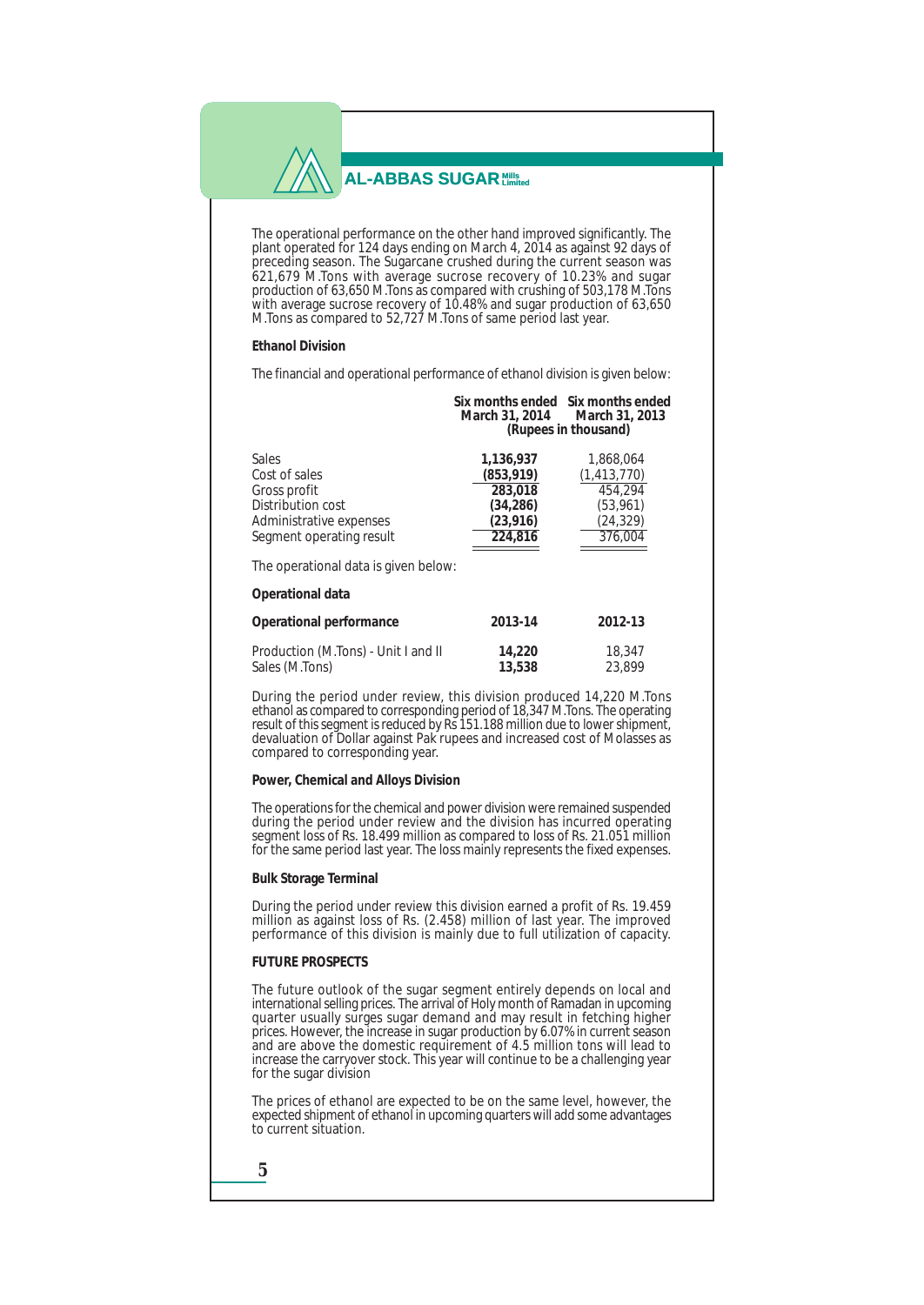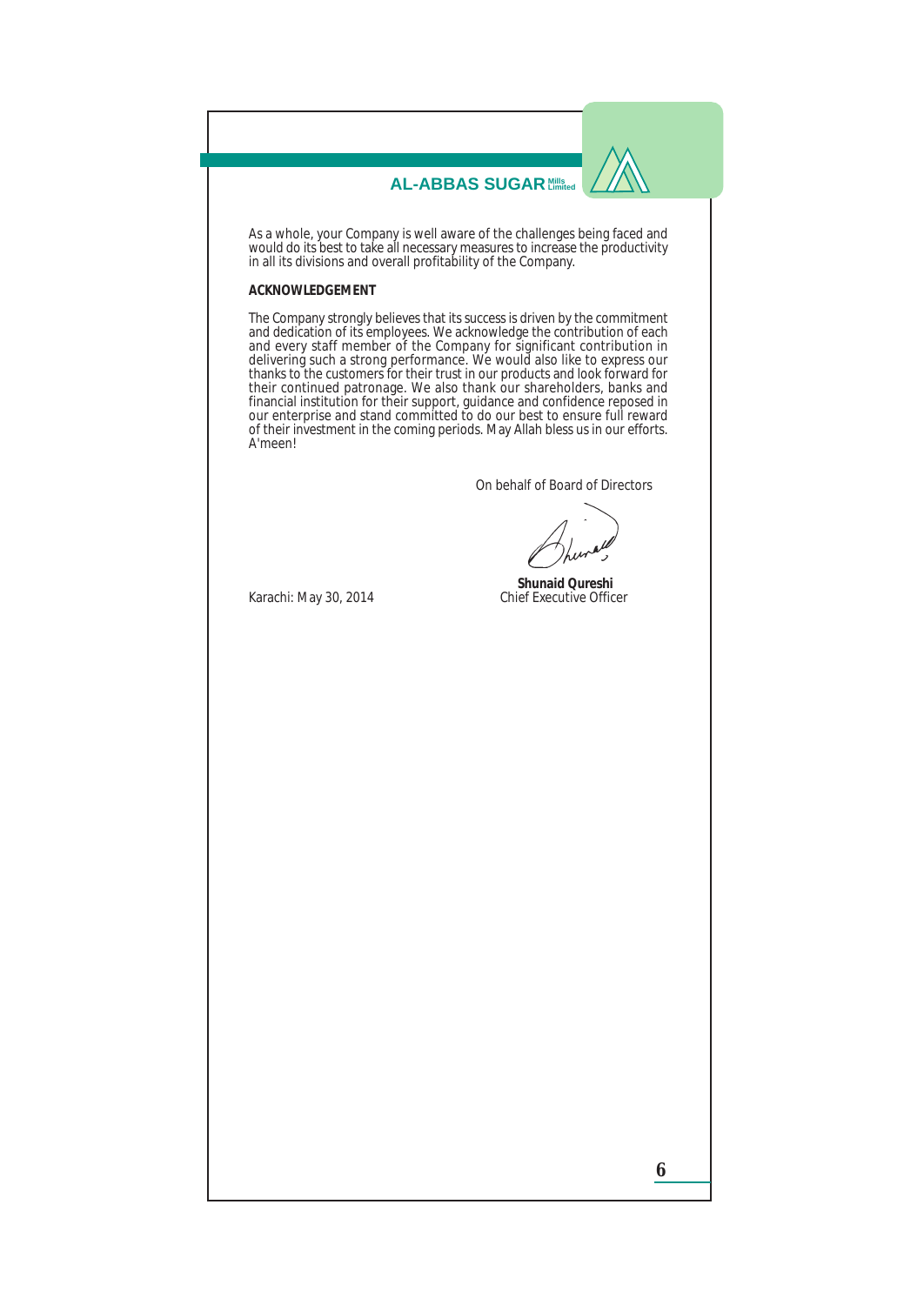### **AUDITORS' REPORT TO THE MEMBERS ON REVIEW OF CONDENSED INTERIM FINANCIAL INFORMATION**

#### **Introduction**

We have reviewed the accompanying condensed interim balance sheet of Al-Abbas Sugar Mills Limited ("the Company") as at March 31, 2014 and the related condensed interim profit and loss account, condensed interim statement of comprehensive income, condensed interim cash flow statement and condensed interim statement of changes in equity together with the notes forming part thereof [here-in-after referred to as "condensed interim financial information", for the half year then ended. Management is responsible for the preparation and presentation of this condensed interim financial information in accordance with approved accounting standards as applicable in Pakistan for interim financial reporting. Our responsibility is to express a conclusion on this condensed interim financial information based on our review. The figures of the condensed interim profit and loss account and condensed interim statement of comprehensive income for the quarter ended March 31, 2014, and March 31, 2013 have not been reviewed as we are required to review only the cumulative figures for the half year ended March 31, 2014.

### **Scope of Review**

We conducted our review in accordance with International Standard on Review Engagements 2410, "Review of Interim Financial Information Performed by the Independent Auditor of the Entity". A review of condensed interim financial information consists of making inquiries, primarily of persons responsible for financial and accounting matters, and applying analytical and other review procedures. A review is substantially less in scope than an audit conducted in accordance with International Standards on Auditing and consequently does not enable us to obtain assurance that we would become aware of all significant matters that might be identified in an audit. Accordingly, we do not express an audit opinion.

#### **Conclusion**

Based on our review, nothing has come to our attention that causes us to believe that the accompanying condensed interim financial information as of and for the half year ended March 31, 2014, is not presented fairly, in all material respects, in accordance with approved accounting standards as applicable in Pakistan for interim financial reporting.

#### **Emphasis of Matter**

We draw attention to note 12.1.3 of the condensed interim financial information which describes the uncertainty related to the outcome of the lawsuit filed against the company and others by a non-executive Director of the company. Our conclusion is not qualified in respect of this matter.

#### **Other matter**

**7**

The interim financial information of the Company for the half year ended March 31, 2013 were reviewed and financial statements for the year ended September 30, 2013 were audited by another firm of chartered accountants.

In their review and audit reports dated May 31, 2013 and January 06, 2014 respectively, the auditors expressed an un-qualified conclusion / opinion and included an emphasis of matter paragraph which describes the uncertainty related to the outcome of the lawsuit filed against the company and others by a non-executive Director of the company. The detail of law suit is the same as described in note 12.1.3 of the condensed financial information for the half year ended March 31, 2014.

aroon Zaleanie (en

Chartered Accountants **Dated:** May 30, 2014 **Engagement Partner:** Mohammad Iqbal

**Place:** Karachi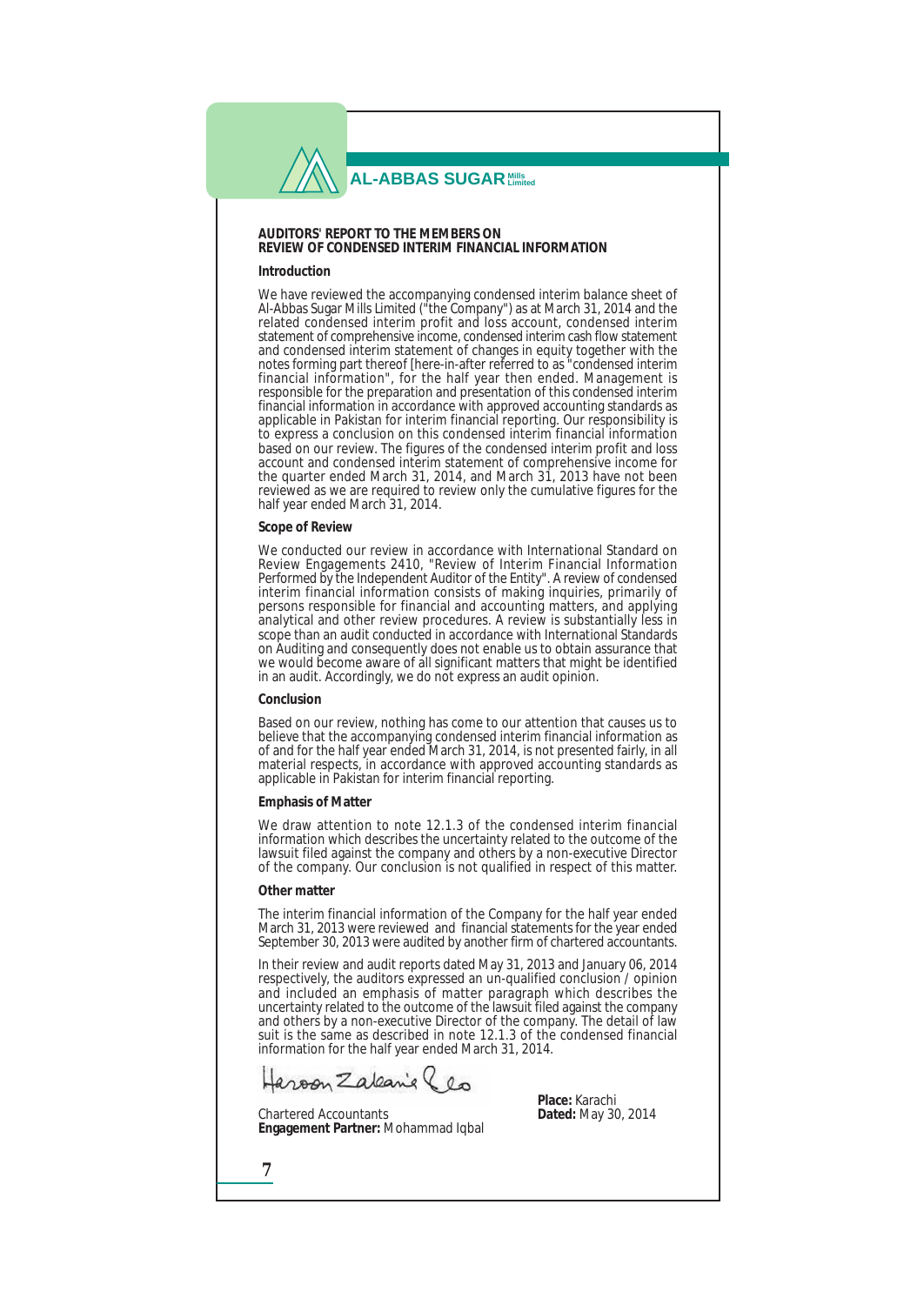### **CONDENSED INTERIM BALANCE SHEET (UN-AUDITED) AS AT MARCH 31, 2014**

|                                                                         |             | March      | September            |
|-------------------------------------------------------------------------|-------------|------------|----------------------|
|                                                                         |             | 31, 2014   | 30, 2013             |
|                                                                         |             | Un-audited | Audited              |
| <b>ASSETS</b>                                                           | <b>Note</b> |            | (Rupees in thousand) |
| <b>Non-Current Assets</b>                                               |             |            |                      |
| Property, plant and equipment                                           | 7           | 1,954,604  | 2,003,935            |
| <b>Investment</b> property                                              |             | 446        | 469                  |
|                                                                         |             |            |                      |
| Long term investments                                                   |             | 207,072    | 183,085              |
| Long term loans                                                         |             | 2,472      | 3,002                |
| Long term deposits                                                      |             | 10,033     | 10,014               |
| Deferred taxation - net                                                 | 8           |            | 34,391               |
|                                                                         |             | 2.174.627  | 2,234,896            |
|                                                                         |             |            |                      |
| <b>Current Assets</b>                                                   |             |            |                      |
| Stores and spares parts                                                 |             | 148,490    | 144,200              |
| Stock-in-trade                                                          | 9           | 3,530,594  | 990,359              |
| <b>Trade debts</b>                                                      |             | 108,904    | 19,965               |
| Loans and advances                                                      |             | 207,135    | 377,747              |
| Trade deposits and short term prepayments                               |             | 39,904     | 16,856               |
| Interest accrued                                                        |             | 61         | 2,780                |
| Other receivables                                                       |             | 52,389     | 54,974               |
| Income tax refund due from Government                                   |             | 76,027     | 63,695               |
| Short term investments                                                  |             | 180,780    | 125,831              |
| Cash and bank balances                                                  |             | 36,318     | 178,979              |
|                                                                         |             | 4,380,602  | 1,975,386            |
| <b>Total Assets</b>                                                     |             | 6,555,229  | 4,210,282            |
|                                                                         |             |            |                      |
| <b>EQUITY AND LIABILITIES</b>                                           |             |            |                      |
| <b>Share Capital and Reserves</b>                                       |             |            |                      |
| Authorized capital                                                      | 10          | 400,000    | 175,000              |
|                                                                         |             |            |                      |
| Issued, subscribed and paid-up capital                                  |             | 173,623    | 173,623              |
| <b>Reserves</b>                                                         |             | 1,879,586  | 1,788,394            |
| Shareholders' equity                                                    |             | 2,053,209  | 1,962,017            |
|                                                                         |             |            |                      |
| Non - Current Liabilities                                               |             |            |                      |
| Long term financing                                                     |             | 18,182     | 36,363               |
| Deferred liability                                                      |             | 62,862     | 56,646               |
|                                                                         |             | 81,044     | 93,009               |
| <b>Current Liabilities</b>                                              |             |            |                      |
| Trade and other payables                                                |             | 773,753    | 559,532              |
| Accrued mark-up                                                         |             | 13,251     | 28,370               |
| Short term borrowings                                                   | 11          | 3,579,829  | 1,443,444            |
| Current maturity of non-current liabilities                             |             | 36,364     | 111,064              |
| Provision for taxation                                                  |             | 17,779     | 12,846               |
|                                                                         |             | 4,420,976  | 2,155,256            |
| <b>Contingencies and Commitments</b>                                    | 12          |            |                      |
| <b>Total Equity and Liabilities</b>                                     |             | 6,555,229  | 4,210,282            |
|                                                                         |             |            |                      |
| The annexed notes from 1 to 19 form an integral part of these condensed |             |            |                      |
| interim financial statements.                                           |             |            |                      |
|                                                                         |             |            |                      |

 $\epsilon$ **Shunaid Qureshi**

Chief Executive

**Asim Ghani** Director

**8**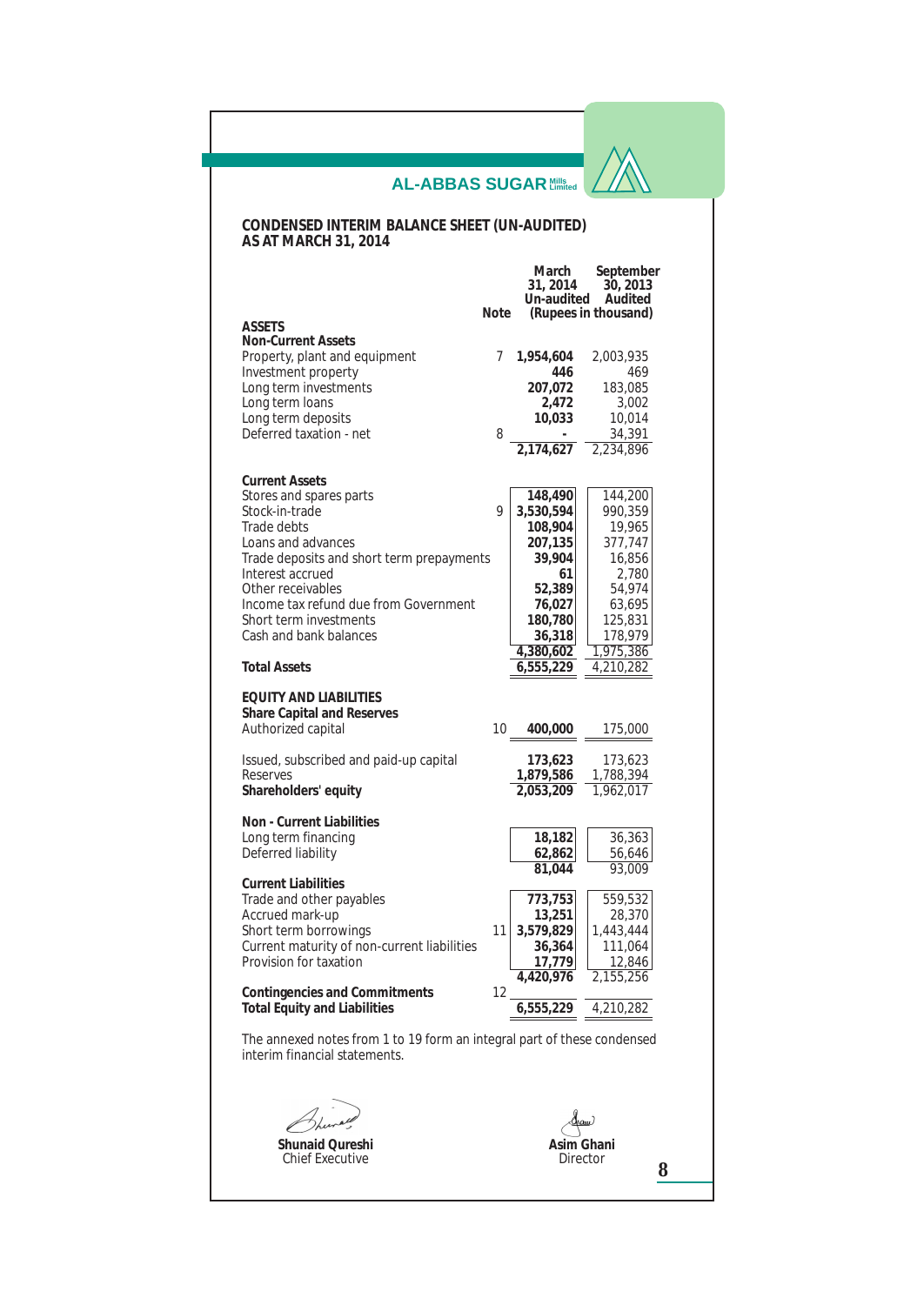#### **CONDENSED INTERIM PROFIT AND LOSS ACCOUNT (UN-AUDITED) FOR THE HALF YEAR ENDED MARCH 31, 2014**

|                                |      |             | <b>Half Year Ended</b> | Quarter Ended |             |
|--------------------------------|------|-------------|------------------------|---------------|-------------|
|                                |      | March 31.   | March 31,              | March 31,     | March 31,   |
|                                | Note | 2014        | 2013                   | 2014          | 2013        |
|                                |      |             | (Rupees in thousand)   |               |             |
|                                |      |             |                        |               |             |
|                                |      |             |                        |               |             |
| <b>Sales</b>                   | 13   | 2,152,668   | 3,212,668              | 1,090,002     | 2,160,206   |
| Cost of sales                  |      | (1,758,537) | (2,603,820)            | (791, 342)    | (1,701,591) |
| Gross profit                   |      | 394,131     | 608,848                | 298.660       | 458,615     |
|                                |      |             |                        |               |             |
| Net profit $/$ (loss) from     |      |             |                        |               |             |
| storage tank terminal          |      | 19,459      | (2, 458)               | 13,376        | 2,826       |
| Net loss from chemical, alloys |      |             |                        |               |             |
| and power segment and fixed    |      |             |                        |               |             |
| expenses due to suspension     |      | (18, 499)   | (21, 051)              | (10, 580)     | (12, 393)   |
|                                |      | 395.091     | 585.339                | 301.456       | 449.048     |
|                                |      |             |                        |               |             |
| Distribution cost              |      | (57, 704)   | (102, 179)             | (29, 707)     | (66, 947)   |
| Administrative expenses        |      | (59, 791)   | (60, 822)              | (31,079)      | (32, 517)   |
| Other operating expenses       |      | (17,070)    | (29, 820)              | (14, 532)     | (21, 420)   |
|                                |      | (134, 565)  | (192, 821)             | (75, 318)     | (120, 884)  |
| Operating profit               |      | 260.526     | 392.518                | 226.138       | 328.164     |
|                                |      |             |                        |               |             |
| Other income                   |      | 68,685      | 20,460                 | 30.231        | 15,128      |
|                                |      | 329.211     | 412,978                | 256,369       | 343.292     |
| Finance cost                   |      | (118, 510)  | (122, 198)             | (79, 896)     | (76, 691)   |
| Profit before taxation         |      | 210.701     | 290,780                | 176.473       | 266.601     |
| Taxation                       |      | (56, 684)   | (21, 533)              | (44, 813)     | (15, 182)   |
| Profit after taxation          |      | 154,017     | 269,247                | 131,660       | 251,419     |
|                                |      |             |                        |               |             |
|                                |      |             |                        |               |             |
| Earnings per share -           |      |             |                        |               |             |
| <b>Basic and diluted</b>       |      | 8.87        | 15.51                  | 7.58          | 14.48       |

The annexed notes from 1 to 19 form an integral part of these condensed interim financial statements.

**Shunaid Qureshi** Chief Executive

**Asim Ghani** Director

**9**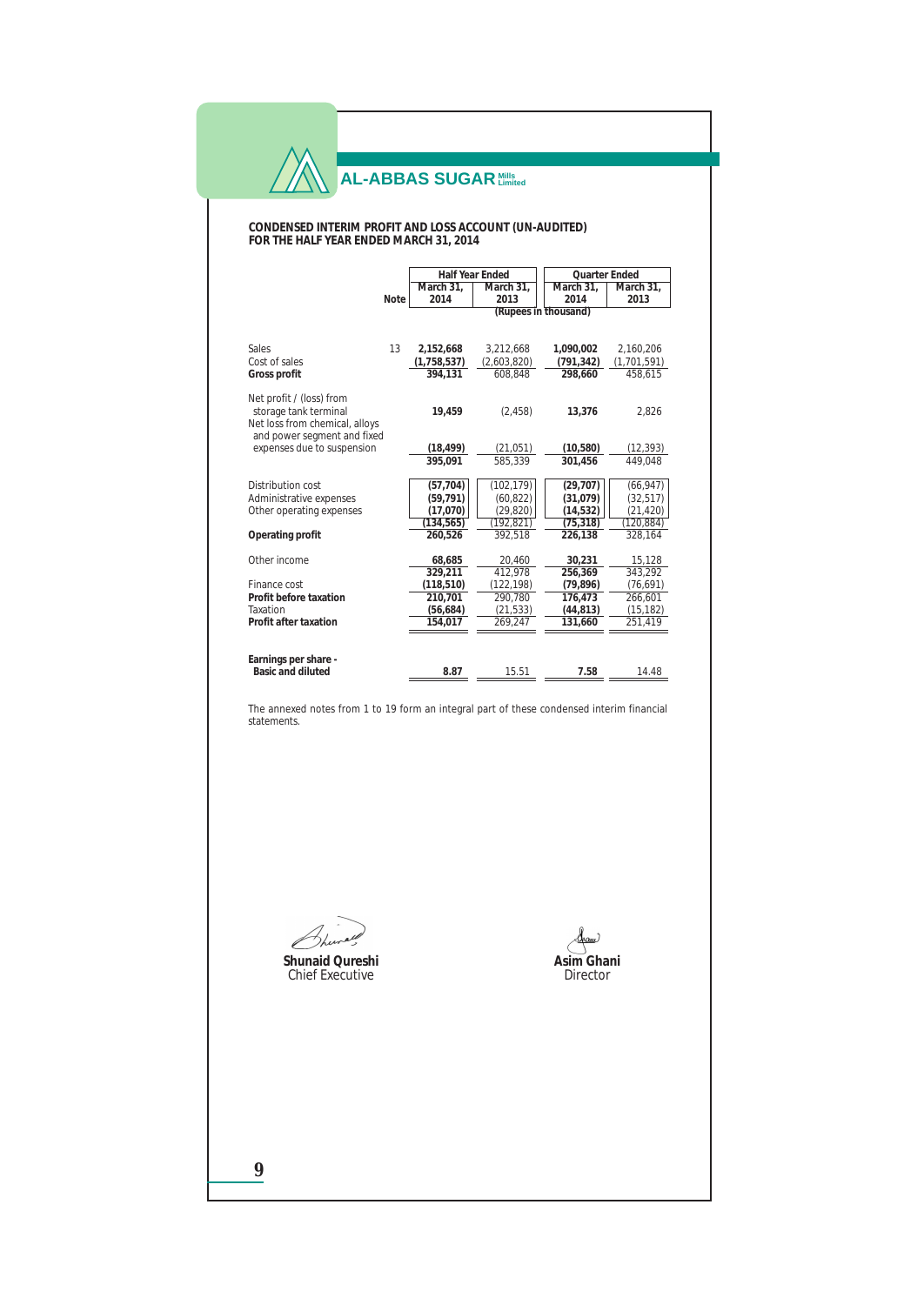**CONDENSED INTERIM STATEMENT OF COMPREHENSIVE INCOME (UN-AUDITED) FOR THE HALF YEAR ENDED MARCH 31, 2014**

|                                                                           |           | Half Year Ended | <b>Quarter Ended</b> |           |
|---------------------------------------------------------------------------|-----------|-----------------|----------------------|-----------|
|                                                                           | March 31, | March 31,       | March 31,            | March 31, |
|                                                                           | 2014      | 2013            | 2014                 | 2013      |
|                                                                           |           |                 | (Rupees in thousand) |           |
| Profit after taxation                                                     | 154,017   | 269,247         | 131,660              | 251,419   |
|                                                                           |           |                 |                      |           |
| Other comprehensive income<br>for the period                              |           |                 |                      |           |
| Items to be classified to profit and loss<br>account in subsequent period |           |                 |                      |           |
| Unrealized gain on re-measurement of<br>available for sale investments    | 23.987    | 2.645           | 16.740               | 1.152     |
| Total comprehensive income for                                            |           |                 |                      |           |
| the period                                                                | 178,004   | 271,892         | 148,400              | 252,571   |

The annexed notes from 1 to 19 form an integral part of these condensed interim financial statements.

**Shunaid Qureshi** Chief Executive

**Asim Ghani** Director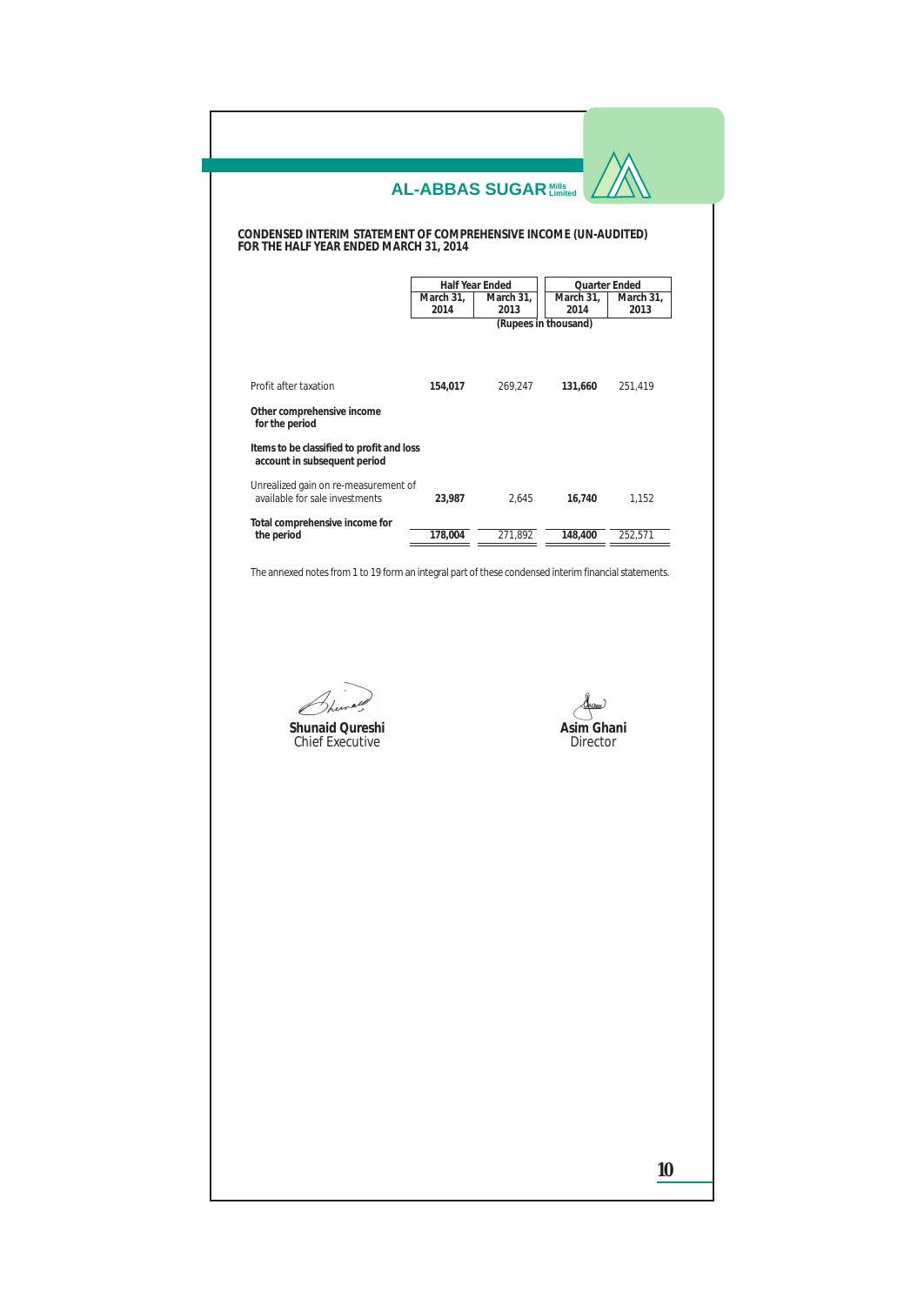#### **CONDENSED INTERIM CASH FLOW STATEMENT (UN-AUDITED) FOR THE HALF YEAR ENDED MARCH 31, 2014**

|                                              |      |             | Half Year Ended      |  |
|----------------------------------------------|------|-------------|----------------------|--|
|                                              |      | March 31,   | March $31$ ,         |  |
|                                              | Note | 2014        | 2013                 |  |
|                                              |      |             | (Rupees in thousand) |  |
| Cash flows from operating activities         |      |             |                      |  |
| Cash used in operations                      | 14   | (1,928,709) | (807, 483)           |  |
| Finance cost paid                            |      | (133, 629)  | (99, 309)            |  |
| Income tax paid                              |      | (29, 692)   | (45, 034)            |  |
| Long term loans recovered                    |      | 530         | 173                  |  |
| Long term deposits paid                      |      | (19)        | (257)                |  |
|                                              |      | (162, 810)  | (144, 427)           |  |
| Net cash used in operating activities        |      | (2,091,519) | (951, 910)           |  |
| Cash flows from investing activities         |      |             |                      |  |
| Capital expenditure on property,             |      |             |                      |  |
| plant and equipment                          |      | (20, 357)   | (55, 715)            |  |
| Proceeds from disposal of property,          |      |             |                      |  |
| plant and equipment                          |      | 2,500       | 974                  |  |
| Interest/markup received                     |      | 2,935       | 1,701                |  |
| Dividend received                            |      | 6,271       |                      |  |
| Net cash used in investing activities        |      | (8, 651)    | (53,040)             |  |
| Cash flows from financing activities         |      |             |                      |  |
| Repayment of long term financing             |      | (92, 881)   | (109, 849)           |  |
| Dividend paid                                |      | (85, 995)   | (69, 449)            |  |
| Proceeds from short term borrowings          |      | 2,136,385   | 1,362,507            |  |
| Net cash generated from financing activities |      | 1,957,509   | 1,183,209            |  |
| Net (decrease) / increase in cash and        |      |             |                      |  |
| cash equivalents                             |      | (142, 661)  | 178,259              |  |
| Cash and cash equivalents at beginning       |      |             |                      |  |
| of the period                                |      | 178,979     | 6,973                |  |
| Cash and cash equivalents at the end         |      |             |                      |  |
| of the period                                |      | 36,318      | 185,232              |  |

The annexed notes from 1 to 19 form an integral part of these condensed interim financial statements.

**Shunaid Qureshi** Chief Executive

**Asim Ghani** Director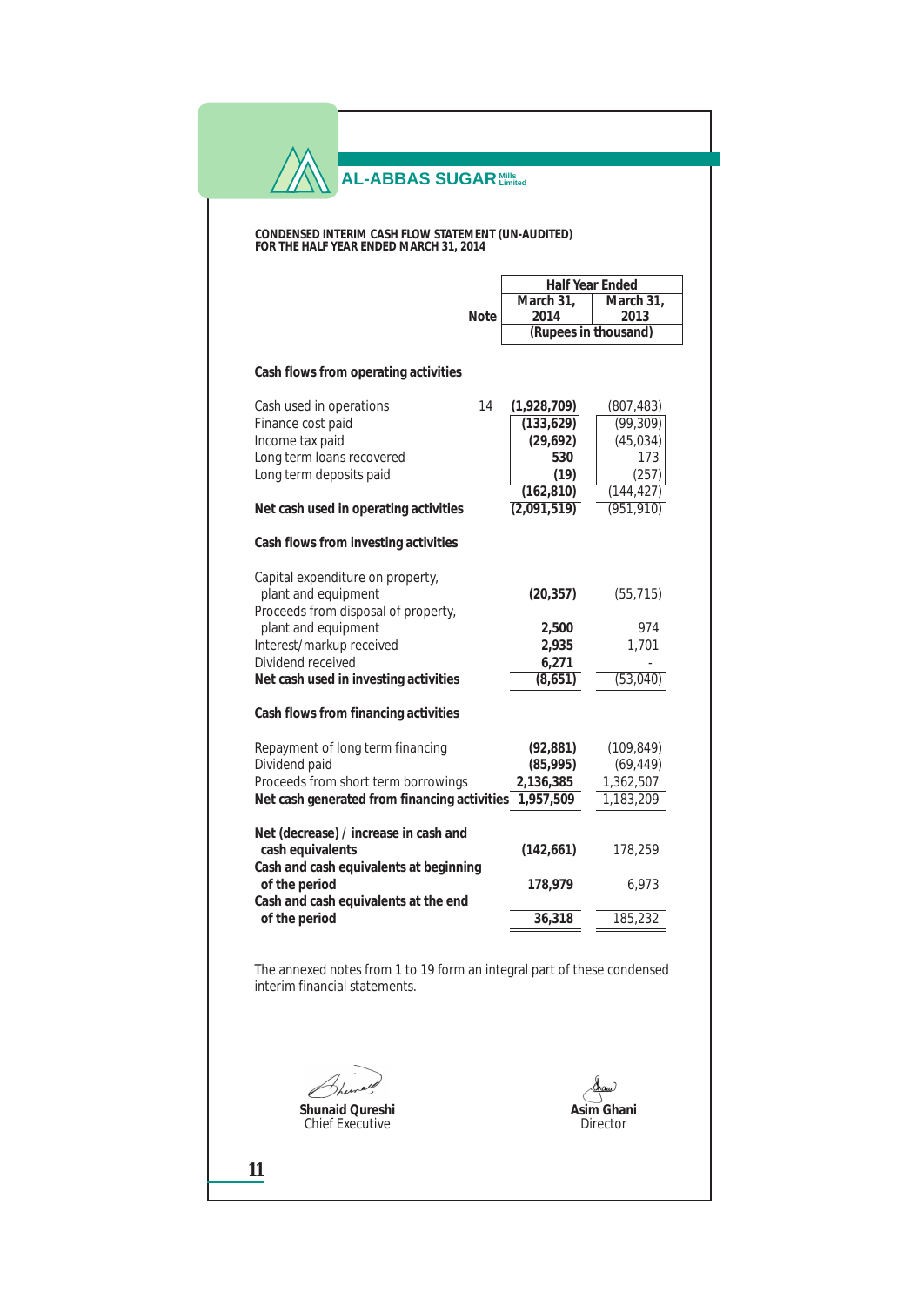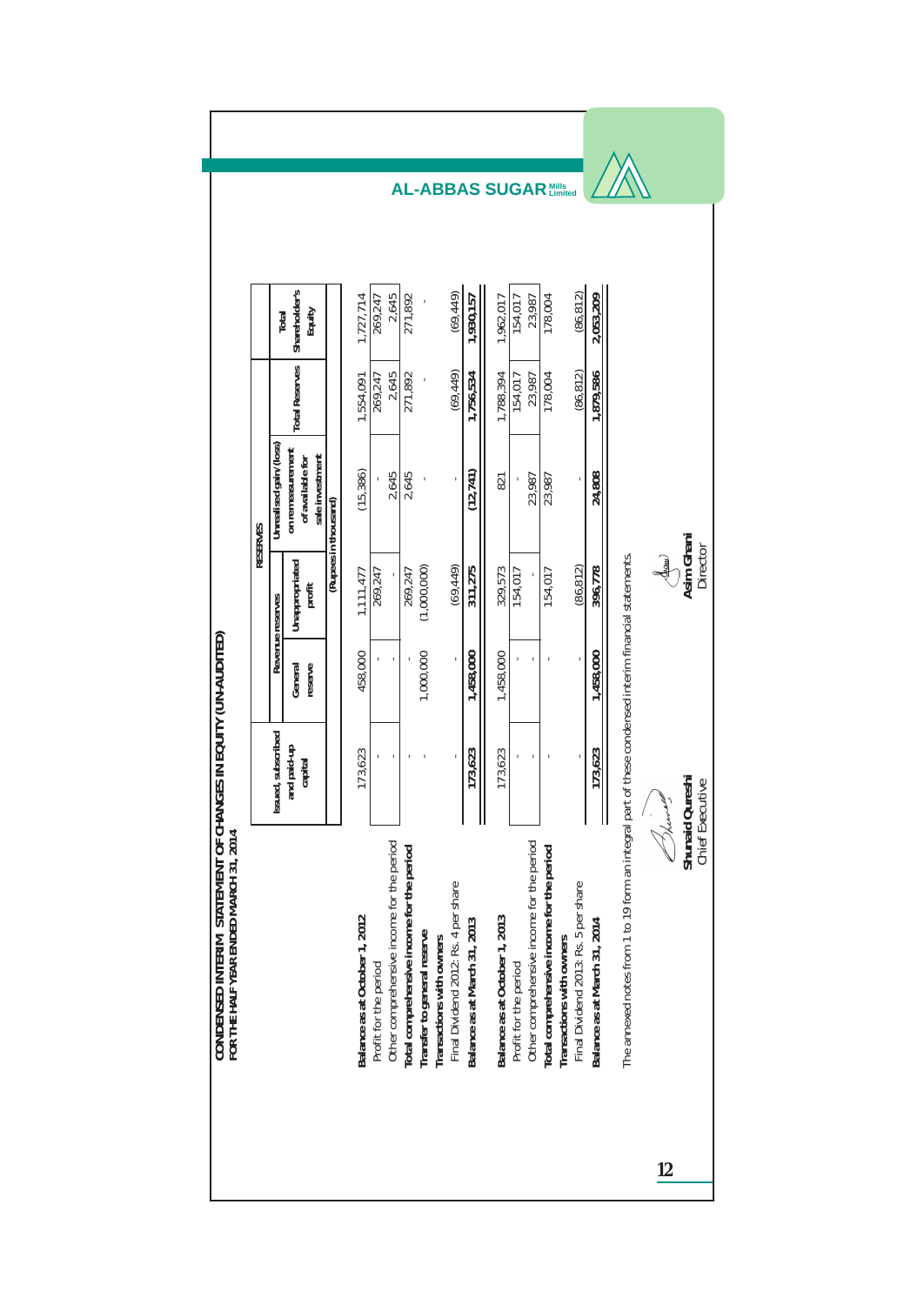#### **NOTES TO THE CONDENSED INTERIM FINANCIAL STATEMENTS (UN-AUDITED) FOR THE HALF YEAR ENDED MARCH 31, 2014**

### **1 THE COMPANY AND ITS OPERATIONS**

Al-Abbas Sugar Mills Limited - AASML ("the Company") was incorporated in Pakistan on May 2, 1991 as a public limited company under the Companies Ordinance, 1984. The Company is listed on the Karachi Stock Exchange. The registered office of the Company is situated at Pardesi House, Survey No. 2/1, R.Y.16. Old Queens Road, Karachi, Pakistan. The principal activities of the Company under following business segments / divisions comprises of :

| S.NO           | Division                                                     | Principal<br><b>Activities</b>                                      | Location of<br>undertaking                  | Commencement<br>of commercial<br>production |
|----------------|--------------------------------------------------------------|---------------------------------------------------------------------|---------------------------------------------|---------------------------------------------|
| 1              | Sugar                                                        | Manufacturing and<br>sale of sugar                                  | Mirwah<br>Gorchani.<br>Mirpurkhas           | December 15,<br>1993                        |
| $\overline{c}$ | Ethanol (note 1.1) Processing and                            | sale of industrial                                                  | Mirwah<br>Gorchani.<br>ethanol              | Unit I: August<br>20, 2000                  |
|                |                                                              |                                                                     | Mirpurkhas                                  | Unit II: January<br>23.2004                 |
| 3              | *Chemical.<br>alloys and<br>**Power (note 1.2) ferro alloys. | *Manufacturing and sales Dhabeji, Thatta.<br>of calcium carbide and |                                             | *November 1,<br>2006                        |
|                |                                                              | **Generation and sales<br>of electricity.                           |                                             | **April 06,<br>2010                         |
| 4              | <b>Tank Terminal</b>                                         | Providing bulk storage<br>facility                                  | Oil industrial<br>area, Kamari,<br>Karachi. | October 15.<br>2013                         |

- **1.1** The Company has also entered into agreement for supply of CO2 gas at its ethanol division. The same is not a reportable segment as per criteria defined in IFRS-8.
- **1.2** The production facilities of chemical, alloys and power segment have been suspended in view of present business conditions and the matter of its recommencement will be reviewed when these conditions are improved. However, a portion of chemical plant which was given on lease has been vacated by the lessee during the current period.

### **2 BASIS OF PREPARATION**

- **2.1** This condensed interim financial information of the Company for the half year ended March 31, 2014 is unaudited and have been prepared in accordance with the requirements of the International Accounting Standard 34 - 'Interim Financial Reporting' and provisions of and directives issued under the Companies Ordinance, 1984 (the Ordinance). In case where requirements differ, the provisions of or directives issued under the Ordinance have been followed.
- **2.2** The figures of condensed interim profit and loss account for the quarter ended March 31, 2014 have not been reviewed by the auditors of the Company as they have reviewed the cumulative figures for the half year ended March 31, 2014. This condensed interim financial information does not include all the information and disclosures required in annual financial statements, and should be read in conjunction with the Company's annual financial statements for the year ended September 30, 2013.
- **2.3** These condensed interim financial information have been prepared under 'historical cost convention' except for investments classified as available for sale and at fair value through profit and loss account and financial assets and liabilities which are carried out at their fair values.
- **2.4** These condensed interim financial information are presented in Pakistani Rupees which is also the Company's functional currency.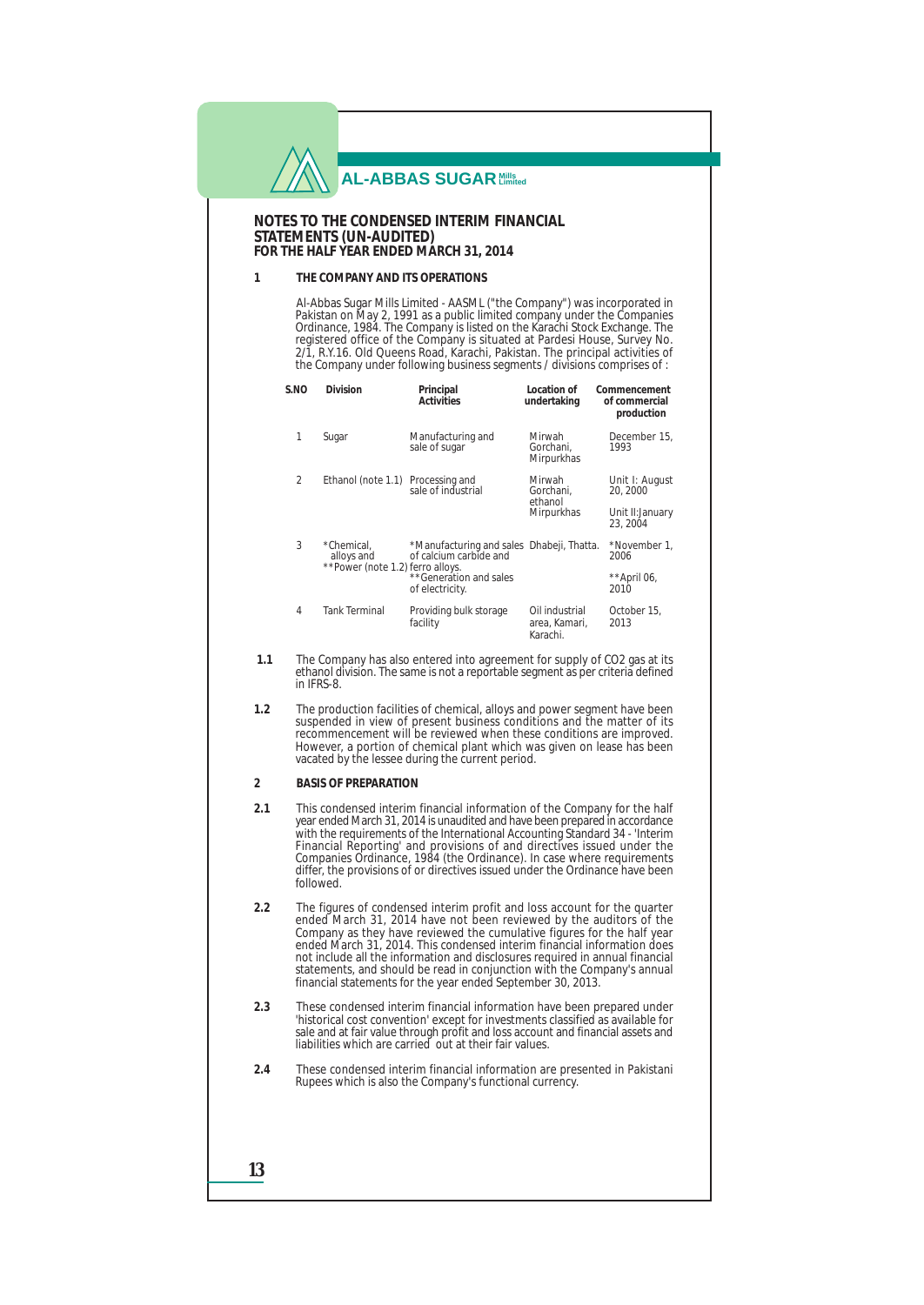- **2.5** The comparative balance sheet presented has been extracted from annual financial statements for the year ended September 30, 2013, whereas the comparative condensed interim profit and loss account, condensed interim statement of comprehensive income, condensed interim cash flow statement and condensed interim statement of changes in equity have been extracted from the unaudited condensed interim financial information for the half year ended March 31, 2013.
- **3 SIGNIFICANT ACCOUNTING POLICIES**
- **3.1** The accounting policies, applied in the preparation of this condensed interim financial information are the same as those applied in the preparation of the annual audited financial statements of the Company for the year ended September 30, 2013, except as disclosed in note 3.2.
- **3.2** IAS 19 (revised) 'Employee Benefits' effective for annual periods beginning on or after January 01, 2013 amends the accounting for employee benefits. The standard requires immediate recognition of past service cost and also replaces the interest cost on the defined benefit obligation and the expected return on plan assets with a net interest cost based on the net defined benefit asset or liability and the discount rate, measured at the beginning of the year.

Further, a new term "remeasurement" has been introduced. This is made up of actuarial gains and losses, the difference between actual investment returns and the return implied by the net interest cost. The standard requires "remeasurement" to be recognised in the balance sheet immediately, with a charge or credit to Other Comprehensive Income in the periods in which they occur.

Amendments to IAS 19 'Employee Benefits' are applicable to the Company from September 30, 2013, however, the Company has decided to apply the amendments in the annual financial statements for the year ending September 30, 2014 as the impact of application is considered immaterial.

**4 ACCOUNTING ESTIMATES, JUDGMENTS AND FINANCIAL RISK MANAGEMENT**

- **4.1** The preparation of this condensed interim financial information in conformity with approved accounting standards as applicable in Pakistan requires management to make estimates, assumptions and use judgments that affect the application of policies and reported amounts of assets and liabilities and income and expenses. Estimates, assumptions and judgments are continually evaluated and are based on historical experience and other factors, including reasonable expectations of future events. Revision to accounting estimates are recognized prospectively commencing from the period of revision.
- **4.2** In preparing this condensed interim financial information, the significant judgments made by the management in applying the Company's accounting policies and the key source of estimation and uncertainty were the same as those that applied to the financial statements as at and for the year ended September 30, 2013.
- **4.3** The Company's financial risk management objectives and policies are consistent with those disclosed in the financial statements as at and for the year ended September 30, 2013.
- **5 INCOME TAX, WORKERS' PROFIT PARTICIPATION FUND AND WORKERS' WELFARE FUND**

Provision in respect of income tax, workers' profit participation fund and workers welfare fund are estimated only and final liabilities will be determined on the basis of annual results.

**6 SEASONAL PRODUCTION**  Due to the seasonal availability of sugarcane, the manufacturing of sugar is carried out during the period of availability of sugarcane and cost incurred / accrued up to the reporting date have been accounted for. Accordingly, the cost incurred / accrued after the reporting date will be reported in the subsequent interim and annual financial statements.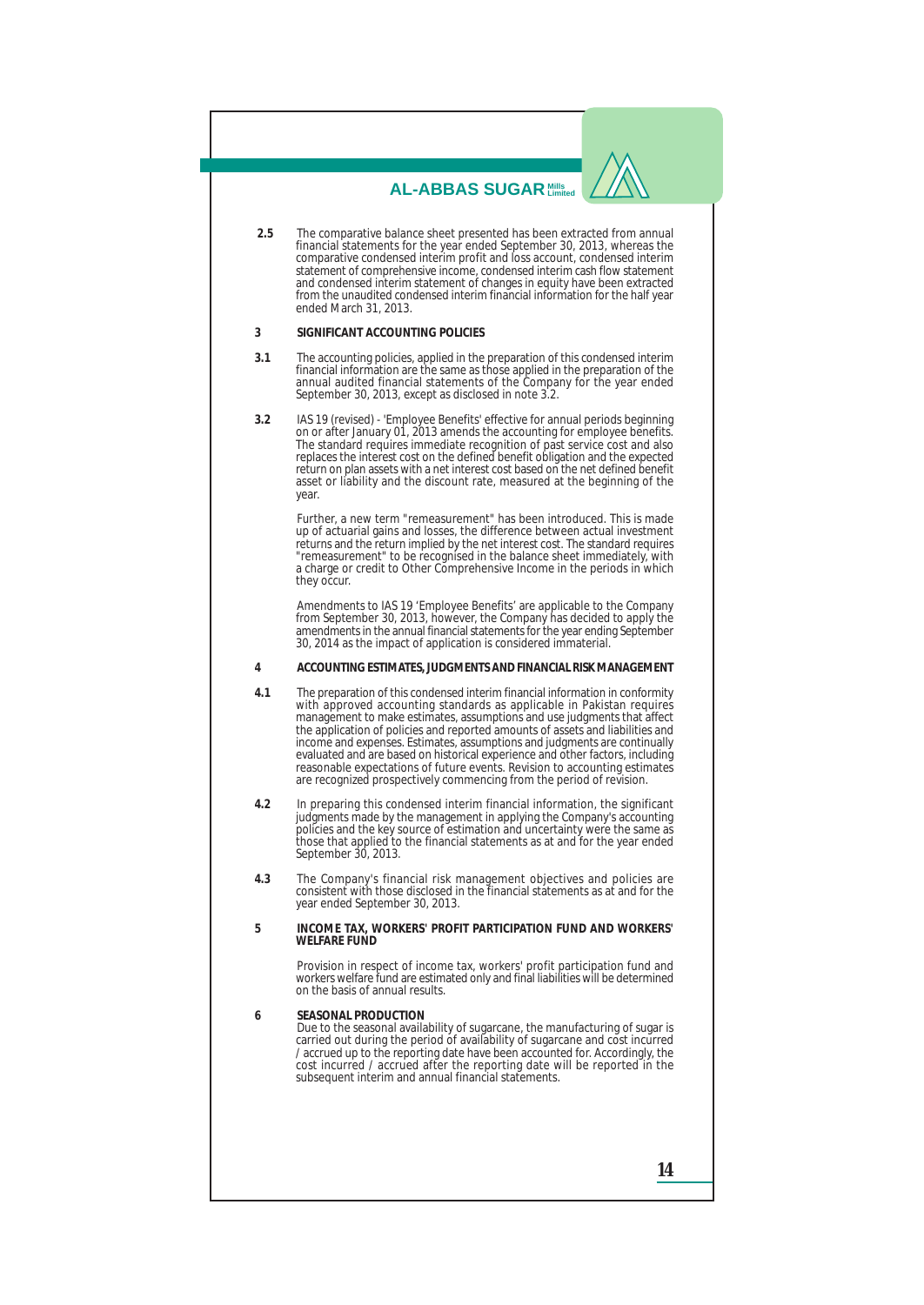| <b>AL-ABBAS SUGAR Millis</b> |  |
|------------------------------|--|
|------------------------------|--|

 $\mathcal{N}$ 

|     |                                                                                                                                                                                                                                                                                                                                                    | (Un-audited)<br>(Audited)<br>March 31, September 30,<br>2014<br>2013<br>(Rupees in thousand)    |
|-----|----------------------------------------------------------------------------------------------------------------------------------------------------------------------------------------------------------------------------------------------------------------------------------------------------------------------------------------------------|-------------------------------------------------------------------------------------------------|
| 7   | PROPERTY, PLANT AND EQUIPMENT                                                                                                                                                                                                                                                                                                                      |                                                                                                 |
|     | Additions<br>Vehicles<br>Office equipment<br>Computers                                                                                                                                                                                                                                                                                             | 2,596<br>6,153<br>940<br>50<br>603                                                              |
|     | Transferred from CWIP to operating assets<br>Lease-hold land<br>Non-factory building<br>Plant and machinery<br><b>Additions to CWIP</b><br>Plant and machinery                                                                                                                                                                                     | (22, 694)<br>(49, 314)<br>(257, 044)<br>17,711<br>77,729                                        |
|     | Non-factory building                                                                                                                                                                                                                                                                                                                               | 14,391                                                                                          |
|     | Disposal<br>Vehicle - at cost<br>Office equipment - at cost<br>Computers - at cost                                                                                                                                                                                                                                                                 | 3,218<br>1,175<br>143<br>50                                                                     |
| 8   | <b>DEFERRED TAXATION - NET</b>                                                                                                                                                                                                                                                                                                                     |                                                                                                 |
|     | Deferred tax liability arising in respect of :<br>Accelerated tax depreciation for<br>tax purposes                                                                                                                                                                                                                                                 | (286, 823)<br>(287, 576)                                                                        |
|     | Less: Deferred tax asset arising in respect of:<br>Available Tax losses<br>Provisions                                                                                                                                                                                                                                                              | 340,832<br>286,098<br>35,869<br>30,103<br>370,935<br>321,967<br>84,112<br>34,391                |
|     | Less deferred tax asset not recognized                                                                                                                                                                                                                                                                                                             | (84, 112)<br>34,391                                                                             |
|     | Deferred tax asset as at March 31 2014 of Rs. 84.112 million (September<br>30,2013 : Rs. NIL) has not been recognized as the Company is uncertain about<br>the timing and extent of future taxable profits against which such benefits<br>can be utilized. Accordingly deferred tax assets recognised as at September<br>30,2013 is also reversed. |                                                                                                 |
|     |                                                                                                                                                                                                                                                                                                                                                    | (Un-audited)<br>(Audited)<br>September 30,<br>March 31.<br>2014<br>2013<br>(Rupees in thousand) |
| 9   | <b>STOCK-IN-TRADE</b><br>Raw materials                                                                                                                                                                                                                                                                                                             |                                                                                                 |
|     | Work-in-process<br>Finished goods                                                                                                                                                                                                                                                                                                                  | 993,536<br>289,036<br>3,352<br>5,823<br>2,533,706<br>695,500<br>3,530,594<br>990,359            |
| 9.1 | Value of stock of sugar and molasses pledged as at March 31, 2014 amounting<br>to Rs. 1,948.255 million (September 30, 2013 Rs. 208.055 million).                                                                                                                                                                                                  |                                                                                                 |
| 9.2 | Finished goods include stock items valued at net realiseble value (NRV)<br>amounting to Rs. 13.588 (September 30,2013 Rs. 19.007) million as against<br>their cost amounting to Rs. 26.621 (September 30, 2013 Rs. 35.966) million<br>respectively.                                                                                                |                                                                                                 |
| 15  |                                                                                                                                                                                                                                                                                                                                                    |                                                                                                 |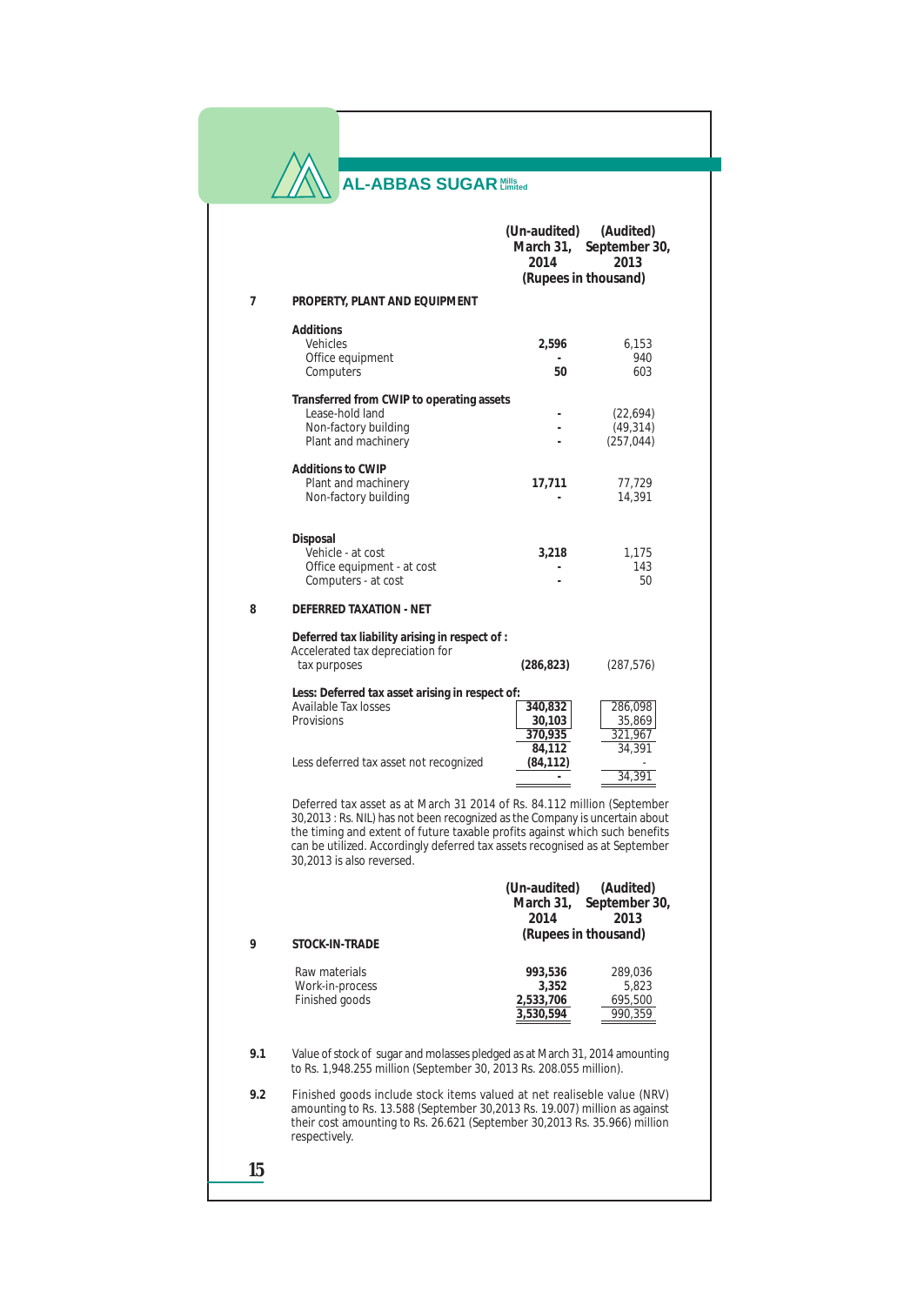|        | <b>AL-ABBAS SUGAR Nills</b>                                                                                                                                                                                                                                                                                                                                                                                                                                                                                                                                                                                                                                                                                                                                                                                                                                                            |
|--------|----------------------------------------------------------------------------------------------------------------------------------------------------------------------------------------------------------------------------------------------------------------------------------------------------------------------------------------------------------------------------------------------------------------------------------------------------------------------------------------------------------------------------------------------------------------------------------------------------------------------------------------------------------------------------------------------------------------------------------------------------------------------------------------------------------------------------------------------------------------------------------------|
| 10     | <b>AUTHORIZED CAPITAL</b>                                                                                                                                                                                                                                                                                                                                                                                                                                                                                                                                                                                                                                                                                                                                                                                                                                                              |
|        | 2014<br>2013<br>2014<br>2013<br>(Number of Shares)<br>Rupees in '000'                                                                                                                                                                                                                                                                                                                                                                                                                                                                                                                                                                                                                                                                                                                                                                                                                  |
|        | 40,000,00<br>17,500,000<br>Ordinary shares 400,000<br>175,000<br>of Rs. 10 each                                                                                                                                                                                                                                                                                                                                                                                                                                                                                                                                                                                                                                                                                                                                                                                                        |
| 10.1   | During the period, the company has increased its authorized capital by<br>22,500,000 ordinary shares of Rs.10 each.                                                                                                                                                                                                                                                                                                                                                                                                                                                                                                                                                                                                                                                                                                                                                                    |
| 11     | March 31,<br>September 30,<br>2014<br>2013<br><b>SHORT TERM BORROWINGS</b><br>(Rupees in thousand)                                                                                                                                                                                                                                                                                                                                                                                                                                                                                                                                                                                                                                                                                                                                                                                     |
|        | From banking companies - secured<br>Under Mark up arrangements<br>Cash / Running finances<br>1,582,879<br>678,154<br>'Export refinance<br>765,290<br>1,996,950<br>3,579,829<br>1,443,444                                                                                                                                                                                                                                                                                                                                                                                                                                                                                                                                                                                                                                                                                               |
| 11.1   | The available aggregate finance facilities (short term funded) amounting to<br>Rs. 3.680 billion (September 30,2013: Rs. 3.580 billion) which have been<br>arranged from various commercial banks out of which Rs. 2.270 billion<br>(September 30, 2013: 2.335 billion) is interchangeable with export refinance<br>and FE 25. The terms and conditions relating to these finance facilities are<br>same as disclosed in annual financial statements for the year ended September<br>30, 2013.                                                                                                                                                                                                                                                                                                                                                                                         |
| 12     | <b>CONTINGENCIES AND COMMITMENTS</b>                                                                                                                                                                                                                                                                                                                                                                                                                                                                                                                                                                                                                                                                                                                                                                                                                                                   |
| 12.1   | Contingencies                                                                                                                                                                                                                                                                                                                                                                                                                                                                                                                                                                                                                                                                                                                                                                                                                                                                          |
| 12.1.1 | The Karachi Water and Sewerage Board has demanded Rs. 19.588 million<br>for sewerage, fire and conservancy charges which the Company has challenged<br>in Sindh High Court Karachi as no such facilities are being provided by the<br>Board. The Court has stayed the operations of Demand Notice by the Karachi<br>Water and Sewerage Board and hearings of the case are in process. The<br>Management is confident that the case will be decided in favor of the<br>Company, therefore, no provision has been made in these financial statement.                                                                                                                                                                                                                                                                                                                                     |
|        | The Competition Commission of Pakistan has issued show cause notice to<br>the Company alleging cartelization by industry. The Company has challenged<br>this show cause in Sindh High Court in Karachi challenging the jurisdiction<br>of Competition Commission of Pakistan. The high court has stayed the show<br>cause notice and case hearings are in progress in Sindh High Court Karachi.<br>There is no financial implications related to this matter at the moment.                                                                                                                                                                                                                                                                                                                                                                                                            |
| 12.1.3 | A suit bearing no. 281 has been filed in the Honorable High Court of Sindh<br>at Karachi by Mr. Suleman Lalani, (non-executive and minority Director)<br>against the Company, its Chief Executive and eight others, alleging<br>mismanagement in the company's affairs including siphoning off and<br>divergence of Company's funds by the Chief Executive and others. The prayer<br>sought in the suit mainly comprises of Rs. 236.716 million retrieval of the<br>Company's funds along-with costs of the suit filed by the plaintiff and seeking<br>appointment of receiver and carrying out of the forensic audit of the Company<br>and removal of its Chief Executive. In response to the aforementioned, the<br>Company and its management denied all allegations of the plaintiff. The suit<br>is at the stage of filing of the written statement and counter affidavits to the |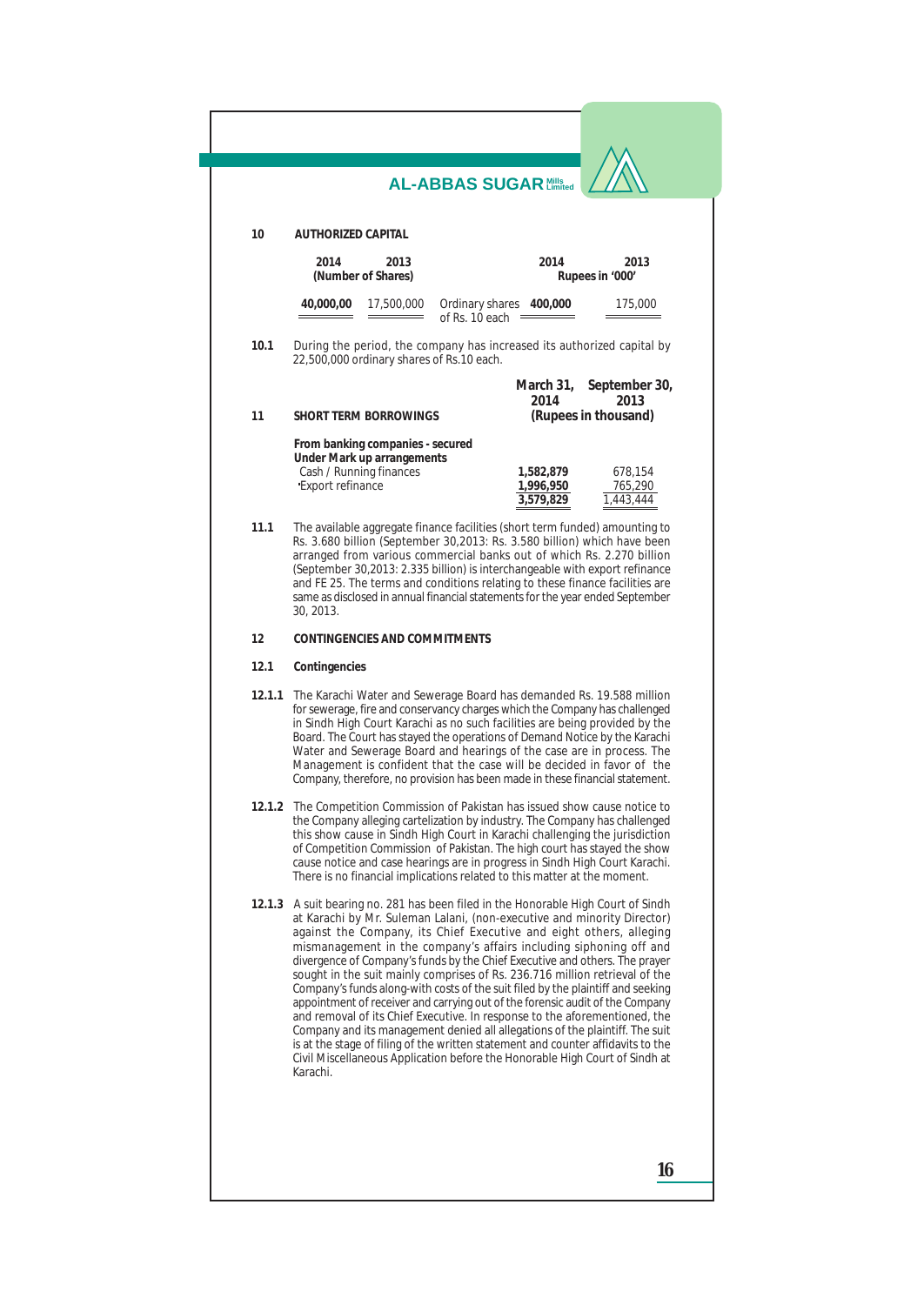The Company's legal counsel have stated that considering the vagaries of litigation, no definite prediction can be made regarding the outcome of the case at this stage. However, in view of the Company's management, no adverse inference is likely to materialize in the suit.

However, recently Mr. Lalani also filed another Civil Miscellaneous Application No. 9973 of 2013, seeking to refrain the Board of Directors of the Company from specifically approving any investment in Javedan Corporation Limited ("JCL"), a separate and unrelated public limited company. The said CMA was argued before the Sindh High Court by both parties which the High Court restrained the defendant no to take any decision for investment in JCL until the final outcome of the suit and directed the Securities Exchange Commission of Pakistan ("SECP") to treat the plaint filed in this matter as a complaint under Section 263 of the Companies Ordinance, 1984 and accordingly investigate the affairs of the Company and submit a report on the same.

The said Order of the Court has been challenged by the Company before the Division Bench of the High Court of Sindh through appeal bearing No. HCA-124, which has suspended a portion of the High Court's Order relating to SECP carrying out an investigation of the Company. This Appeal is currently pending before the Division Bench,and as per view of the legal advisor, the Company has fair chance to succeed in the said case.

- **12.1.4** As per notification No. 4(142) S.O (Ext) 95-XXIII dated December 11,2013, Government of Sindh has directed sugar factories in the province to pay quality premium to the cane growers in respect of crushing season  $2013-14$ @0.50 paisa per 40 Kg for each 0.1%(including fraction thereof to be calculated prorate) of excess sucrose recovery of above 8.7% determined on overall sucrose recovery basis on each mill. However , as the matter is pending in Supreme Court of Pakistan and as per decisions of Federal Government ,Steering Committee meeting held on 16-07-2007, the quality premium shall remain suspended till decision of Supreme Court / Consensus on uniform formula is developed in Federal Government. In view of the given circumstances and as per the decision of the Punjab High Court in a similar case in which it was declared that the demand of quality premium is un lawful, the management of the company is confident that case will be decided in favour of sugar mills, therefore no provision has been made in this interim financial information for liability of quality premium in respect of crushing season 2013-14 amounting to Rs. 82.225 million.
- **12.1.5** Assessments proceedings under section 122 of Income Tax Ordinance 2001 for income tax years 2011 and 2012 are under way, however, the management is confident that no significant adverse outcome will arise.
- **12.1.6** The Federal Government notified reduced rate of FED @ 0.5% on local supply of sugar to the extent of sugar exported by sugar mills against export quota allocated by Economic Coordination Committee in meeting dated January 10, 2013, subject to terms and conditions prescribed in S.R.O 77(1)/2013 dated February 07, 2013. The company has availed the facility effective from 10th January 2013, however as per contention of the department the relief is applicable from the date of SRO, accordingly the demand amounting to Rs. 85.450 millions relating to period prior to date of SRO has been created. The same has been contested before Honorable High Court of Sindh Vide Constitution Petition No. 1927/2014. The management is confident that the case will be decided in the favour of the company.

### **12.2 Commitments**

Commitments in respect of letter of credit amounts to Rs. 0.871 million (September 30,2013: Rs. Nil) and capital commitments in respect of plant and machinery Rs. 6.545 million (September 30, 2013 Rs. 25.274 million).

Bank guarantees of Rs. 61.412 million (September 30, 2013: Rs. 54.6 million) have been issued in favour of customers and suppliers.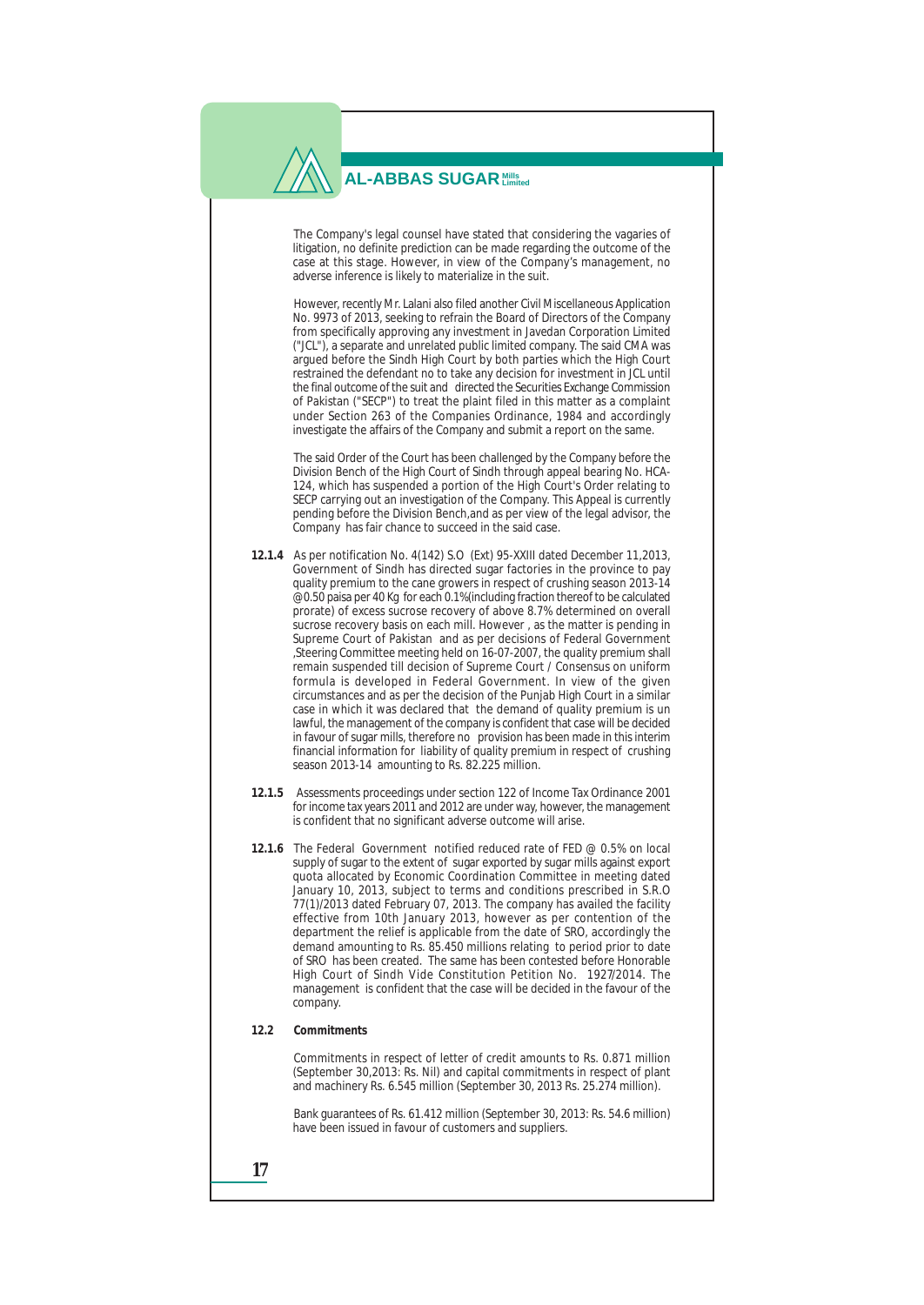|                                                                                    | <b>AL-ABBAS SUGAR Mills</b> |                        |                           |                       |
|------------------------------------------------------------------------------------|-----------------------------|------------------------|---------------------------|-----------------------|
|                                                                                    | March 31, 2014              |                        | Rupees in thousand        | March 31, 2013        |
|                                                                                    | Half year ended             |                        |                           | Quarter ended         |
| 13<br><b>SALES</b>                                                                 |                             |                        |                           |                       |
| Sales - gross<br><b>Federal excise</b>                                             | 2,199,418                   | 3,257,525              | 1,111,064                 | 2,163,669             |
| duty/Sales tax                                                                     | (46, 750)<br>2,152,668      | (44, 857)<br>3,212,668 | (21,062)<br>1,090,002     | (3, 463)<br>2,160,206 |
|                                                                                    |                             |                        | March 31,<br>2014         | March 31,<br>2013     |
|                                                                                    |                             |                        |                           | (Rupees in thousand)  |
| <b>CASH USED IN OPERATION</b><br>14                                                |                             |                        |                           |                       |
| Profit before taxation                                                             |                             |                        | 210,701                   | 290,780               |
| Adjustments for non-cash charges                                                   |                             |                        |                           |                       |
| and other items<br>Depreciation on property, plant                                 |                             |                        |                           |                       |
| and equipment<br>Depreciation on investment property                               |                             |                        | 68,387<br>23              | 71,670<br>26          |
| Gain on disposal of property, plant                                                |                             |                        |                           |                       |
| and equipment - net<br>Unrealized gain on remeasurement                            |                             |                        | (1, 199)                  | (674)                 |
| of investment<br>Mark - up on loan to growers                                      |                             |                        | (48, 138)                 | (5,100)<br>(538)      |
| Dividend income                                                                    |                             |                        | (4,396)                   |                       |
| Income on term deposit receipts<br>Finance cost                                    |                             |                        | (216)<br>118,510          | (689)<br>122,198      |
| Increase in deferred liability - market fee                                        |                             |                        | 6,216<br>139,187          | 5,032<br>191,925      |
| Cash generated from operating activities<br>Before working capital changes         |                             |                        | 349,888                   | 482,705               |
| (Increase) / decrease in current assets                                            |                             |                        |                           |                       |
| Stores and spares                                                                  |                             |                        | (4,290)                   | (32, 480)             |
| Stock-in-trade<br>Trade debts                                                      |                             |                        | (2,540,235)               | (1, 131, 461)         |
| Loans and advances                                                                 |                             |                        | (88, 939)<br>170,612      | (236, 604)<br>121,064 |
| Trade deposits and short term<br>prepayments                                       |                             |                        | (23, 048)                 | 19,512                |
| Other receivables                                                                  |                             |                        | 710                       | 6,267                 |
| Short term investments                                                             |                             |                        | (6, 811)<br>(2, 492, 001) | 13,590<br>(1,240,112) |
| Increase / (decrease) in current liabilities<br>Increase / (decrease) in trade and |                             |                        |                           |                       |
| other payables<br>Net cash used in operations after                                |                             |                        | 213,404                   | (50,076)              |
| working capital changes                                                            |                             |                        | (1,928,709)               | (807, 483)            |
|                                                                                    |                             |                        |                           |                       |
|                                                                                    |                             |                        |                           | 18                    |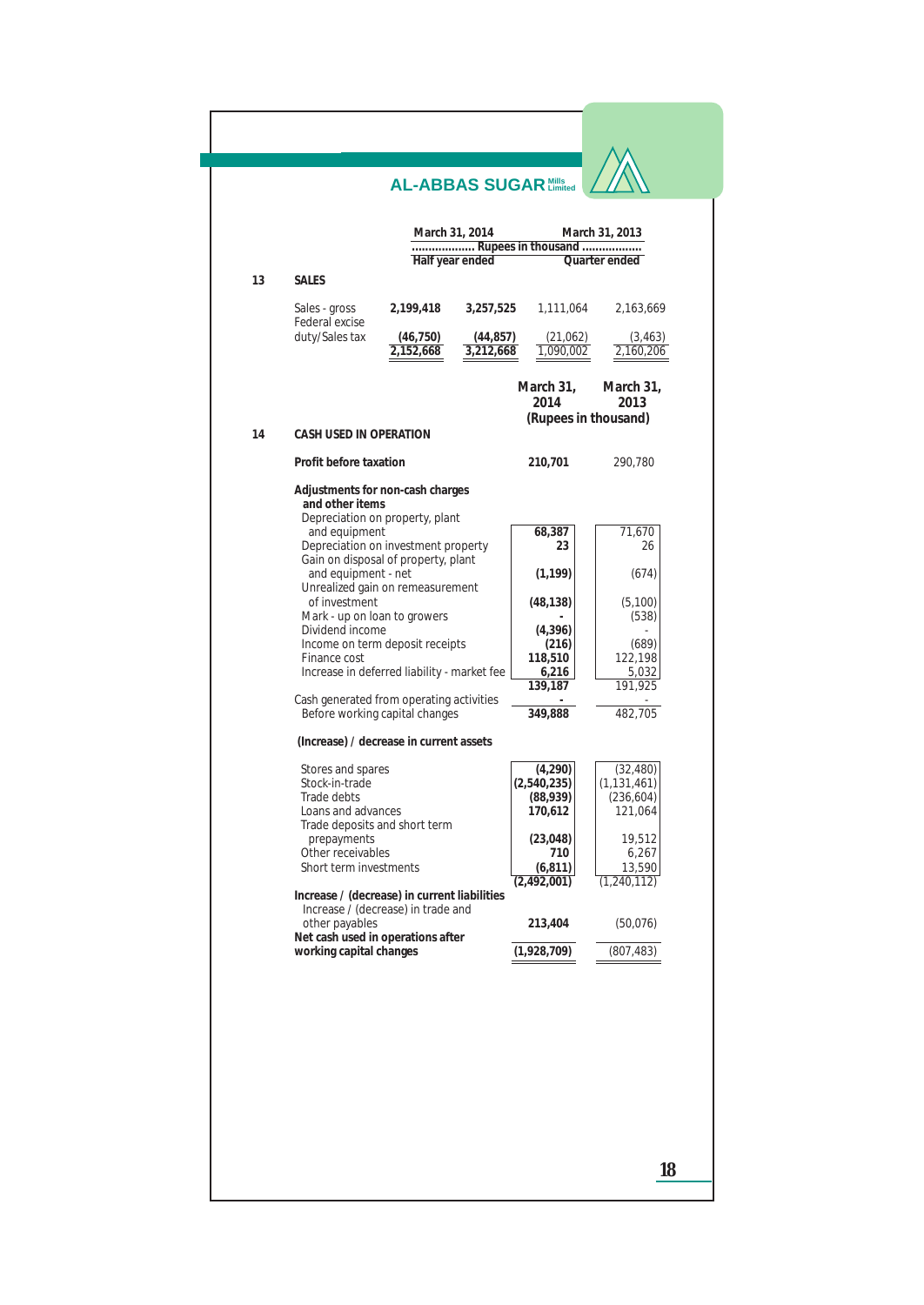|                                  |                        | <b>AL-ABBAS SUGAR Mills</b>                                                                                                                                                                                                     |                                                                                                                                                                                                                    |
|----------------------------------|------------------------|---------------------------------------------------------------------------------------------------------------------------------------------------------------------------------------------------------------------------------|--------------------------------------------------------------------------------------------------------------------------------------------------------------------------------------------------------------------|
| (Rupees in thousand)             | 2013<br>Total<br>2014  | $\begin{array}{c} 3,212,668 \\ (2,603,820) \\ \hline 608,848 \end{array}$<br>(2, 458)<br>$\frac{(21,051)}{585,339}$<br>$\frac{2,152,668}{(1,758,537)}$<br>$\frac{12,758}{(1,758,537)}$<br>$\frac{(18, 499)}{395,091}$<br>19,459 | $\frac{422,338}{(29,820)}$<br>20,460<br>(102, 179)<br>(60, 822)<br>(122, 198)<br>$\frac{(21,533)}{269,247}$<br>68,685<br>(118, 510)<br>(57,704)<br>$\frac{(59, 791)}{277, 596}$<br>(17,596<br>(56, 684)<br>154,017 |
| Six months period ended march 31 | 2013<br><b>Ethanol</b> | $\frac{1,868,064}{(1,413,770)}$<br>454,294                                                                                                                                                                                      | (53, 961)<br>(24, 329)<br>376,004                                                                                                                                                                                  |
|                                  | 2014                   | $\frac{1,136,937}{(853,919)}\\ \hline \frac{283,018}{283,018}$                                                                                                                                                                  | $(34, 286)$<br>$(23, 916)$<br>224,816                                                                                                                                                                              |
|                                  | 2013<br>Sugar          | $\frac{(1,190,050)}{154,554}$<br>1,344,604                                                                                                                                                                                      | (48, 218)<br>(36, 493)<br>69,843                                                                                                                                                                                   |
|                                  | 2014                   | $\frac{(904, 618)}{111, 113}$<br>1,015,731                                                                                                                                                                                      | (23, 418)<br>(35, 875)<br>51,820                                                                                                                                                                                   |
| <b>SEGMENT REPORTING</b><br>15   |                        | Net loss from chemical, alloys and power segment<br>Net profit / (loss) from storage tank terminal<br>and fixed expenses due to suspension<br>Cost of sales<br>Gross profit<br>Sales                                            | Operating segment results<br>Other operating expenses<br>Net profit for the period<br>Administrative expenses<br>Distribution cost<br>Other income<br>Finance cost<br>Taxation                                     |
| 19                               |                        |                                                                                                                                                                                                                                 |                                                                                                                                                                                                                    |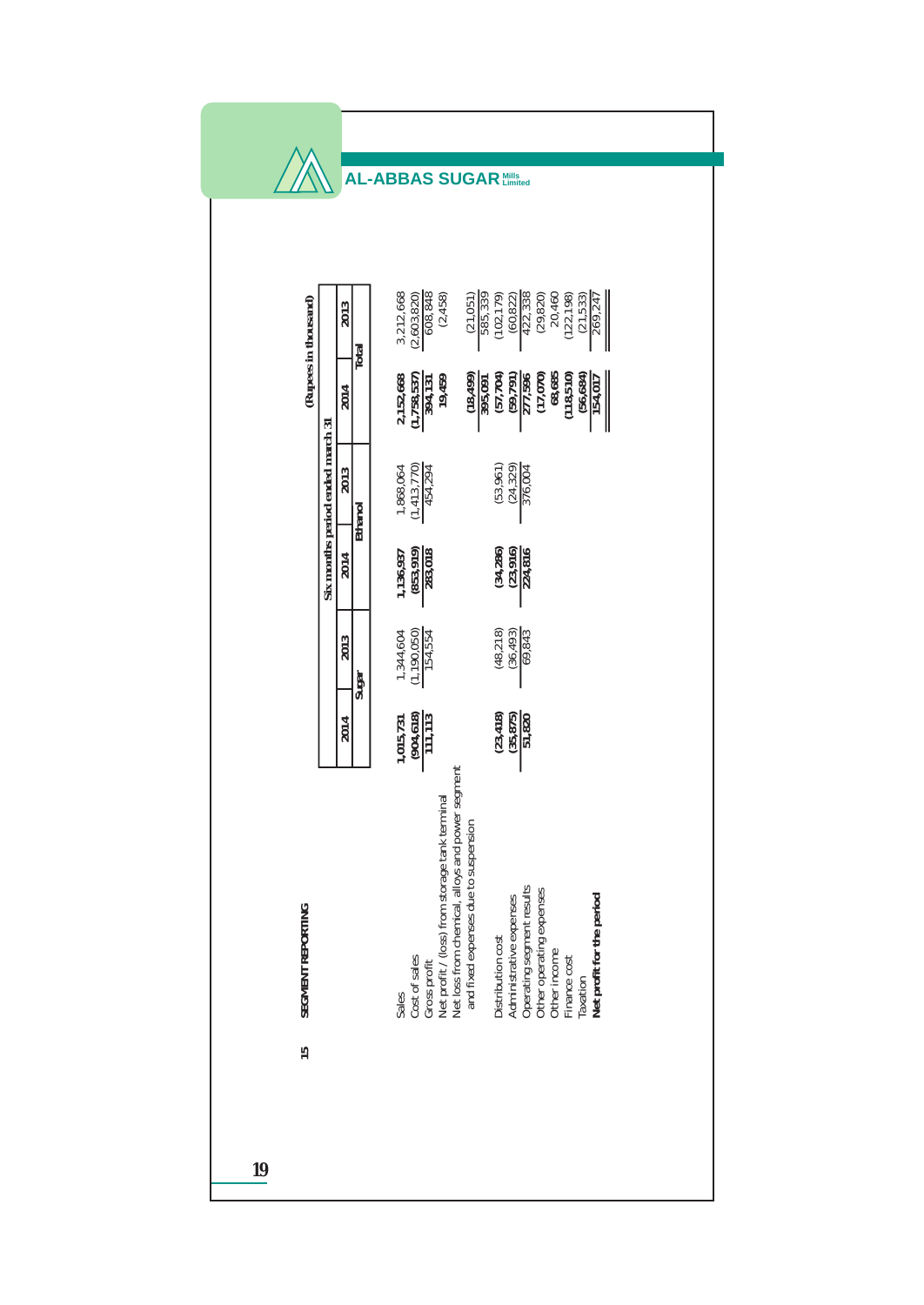

|                                                                                                   |                       |                       |                       |                         |                                                          | (Rupees in thousand)                                     |
|---------------------------------------------------------------------------------------------------|-----------------------|-----------------------|-----------------------|-------------------------|----------------------------------------------------------|----------------------------------------------------------|
|                                                                                                   |                       |                       |                       | Quarter ended March 31  |                                                          |                                                          |
|                                                                                                   | 2014                  | 2013                  | 2014                  | 2013                    | 2014                                                     | 2013                                                     |
|                                                                                                   |                       | Sugar                 |                       | Ethanol                 |                                                          | Total                                                    |
| Cost of sales<br>Sales                                                                            | (262, 977)<br>332,789 | (403, 438)<br>493,655 | (528, 365)<br>757,213 | 1,298,153)<br>1,666,551 | (791, 342)<br>1.090.002                                  | 2,160,206<br>1,701,591)                                  |
| Net profit / (loss) from storage tank terminal<br>Gross profit                                    | 69,812                | $\frac{90,217}{2}$    | 228,848               | 368,398                 | 13,376<br>298,660                                        | 2,826<br>458,615                                         |
| Net loss from chemical, alloys and power segment<br>and fixed expenses due to suspension          |                       |                       |                       |                         | (10, 580)                                                | (12, 393)                                                |
| Distribution cost                                                                                 | (9, 260)              | (28, 472)             | (20, 447)             | (38, 475)               | 301,456<br>(29, 707)                                     | 449,048<br>(66, 947)                                     |
| Operating segment results<br>Administrative expenses                                              | (18, 478)<br>42,074   | (19, 510)<br>42,235   | 195,800<br>(12, 601)  | (13,007)<br>316,916     | (31,079)<br>240,670                                      | (32, 517)<br>349,584                                     |
| Other operating expenses<br>Net profit for the period<br>Other income<br>Finance cost<br>Taxation |                       |                       |                       |                         | (14, 532)<br>(44, 813)<br>30,231<br>131,660<br>(79, 896) | (21, 420)<br>15,128<br>(76, 691)<br>251,419<br>(15, 182) |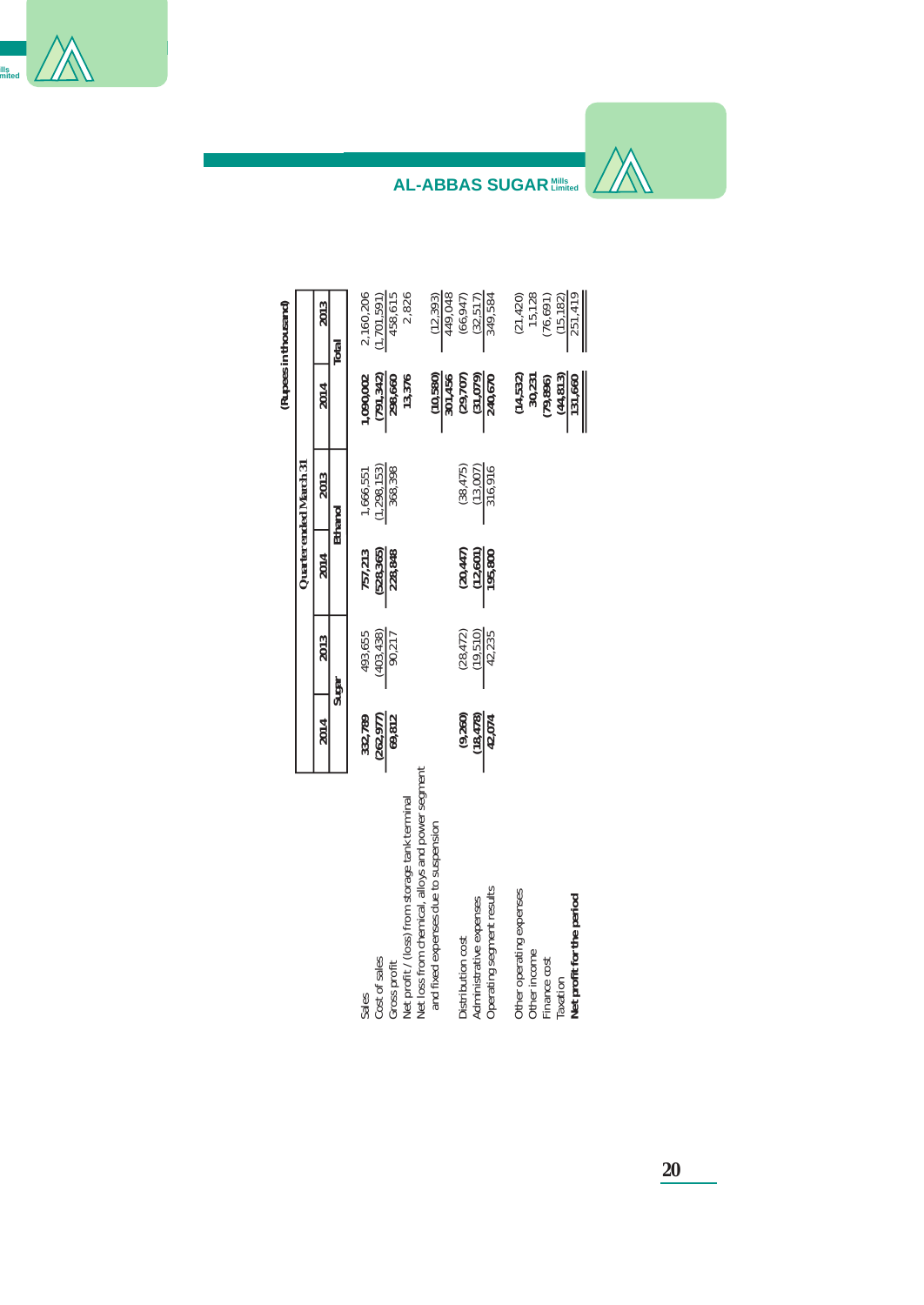| September                                 | 30, 2013                     |           | 1,210,282<br>3,564,626<br>645,656            | 2,108,139<br>140.126<br>2,248,265                      | 92,120<br>7,696<br>99,816                              |                      | September<br>30, 2013 |                          | 145,847                      | 8,319                                     |
|-------------------------------------------|------------------------------|-----------|----------------------------------------------|--------------------------------------------------------|--------------------------------------------------------|----------------------|-----------------------|--------------------------|------------------------------|-------------------------------------------|
| (Rupees in thousand)<br>31, 2014<br>March | Total                        |           | 5,934,363<br>620,866<br>6,555,229            | 160.830<br>4,341,190<br>4,502,020                      | 2,646<br>17,711<br>20,357                              | (Rupees in thousand) | 31, 2014<br>March     | Total                    | 68,387<br>ı                  |                                           |
| September                                 | 31, 2013<br>Storage tank     | terminal  | 208,814                                      | ł                                                      | 2,998                                                  |                      | September<br>31, 2012 | Storage tank<br>terminal | 20,789<br>ı                  | ï                                         |
| 31, 2014<br>March                         |                              |           | 214,856                                      | 17,643                                                 | 10,330                                                 |                      | 31, 2014<br>March     |                          | 9,682                        | f                                         |
| September                                 | 30, 2013<br>Chemical, alloys |           | 566,386                                      | ï                                                      |                                                        |                      | September<br>30, 2012 | Chemical, alloys         | 32,049                       | 7,469                                     |
| March<br>31, 2014                         |                              | and power | 549,530                                      | ł                                                      |                                                        |                      | 31, 2014<br>March     | and power                | 14,903<br>f,                 | f,                                        |
| September<br>30, 2013                     |                              |           | 1,241,413                                    | 788,857                                                | 74,731                                                 |                      | September<br>30, 2012 |                          | 40,443<br>t                  |                                           |
| March<br>31, 2014                         | Ethanol                      |           | 1,927,873                                    | 1,736,277                                              | 7,381                                                  |                      | March<br>31, 2014     | Ethanol                  | 18,687                       | ï<br>t                                    |
| September<br>30, 2013                     |                              |           | 1,548,013                                    | 1,319,282                                              | 14,391                                                 |                      | September<br>30, 2013 |                          | 52,566                       | 850                                       |
| March<br>31, 2014                         | Sugar                        |           | 3,242,104                                    | 2,587,270                                              |                                                        |                      | March<br>31, 2014     | Sugar                    | 25,115                       |                                           |
|                                           |                              |           | Unallocated segment assets<br>Segment assets | Segment liabilities<br>Unallocated segment liabilities | Capital expenditure<br>Unallocated capital expenditure |                      |                       |                          | Amortization<br>Depreciation | Non cash expenses other than depreciation |